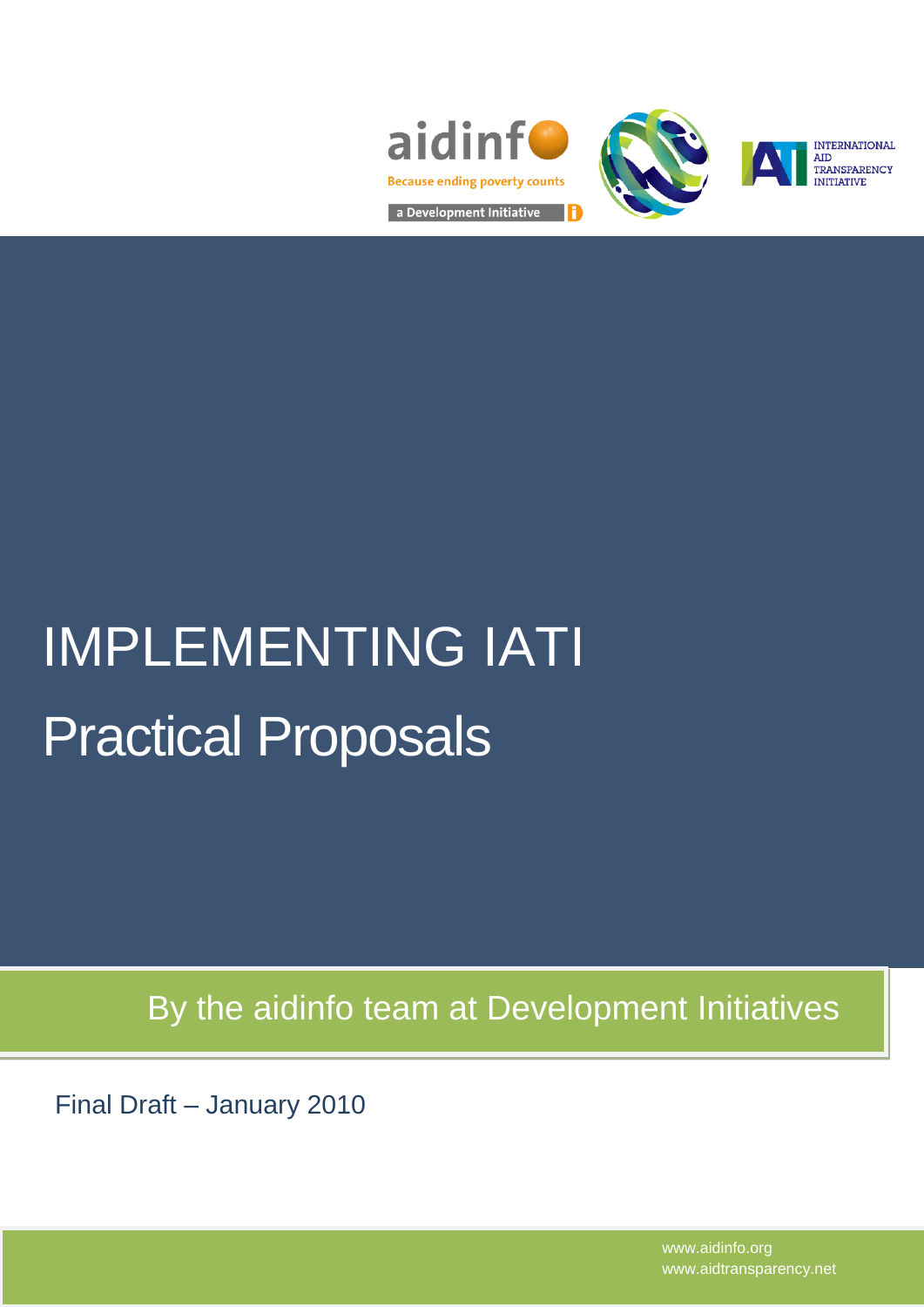## IMPLEMENTING IATI

## Practical Proposals

January 2010 Final Draft

A study produced for and funded by the International Aid Transparency Initiative (IATI)

> By Development Initiatives Keward Court, Jocelyn Drive Wells, Somerset BA5 1DB United Kingdom

www.aidinfo.org www.aidtransparency.net IMPLEMENTING IATI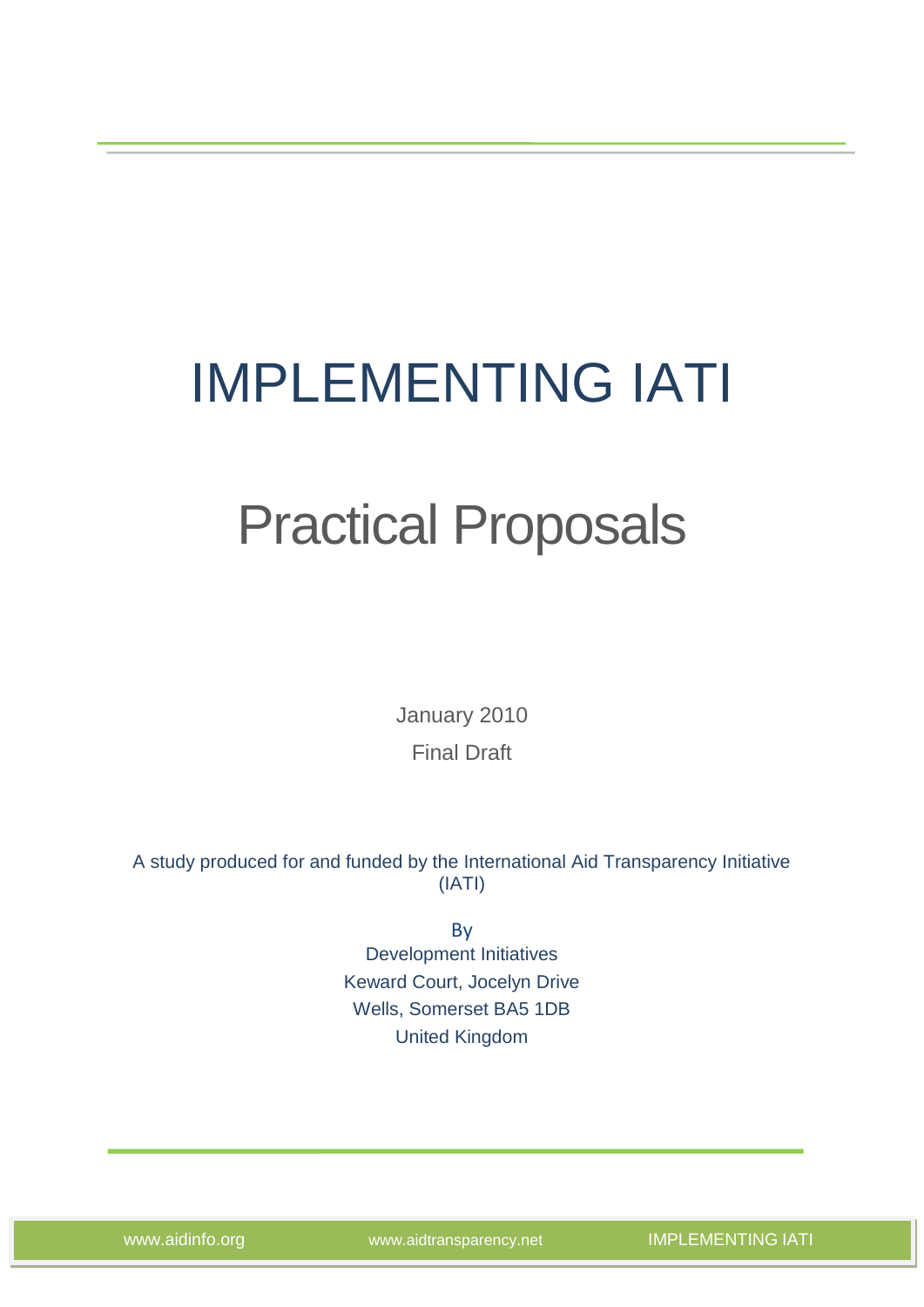## **CONTENTS**

www.aidtransparency.net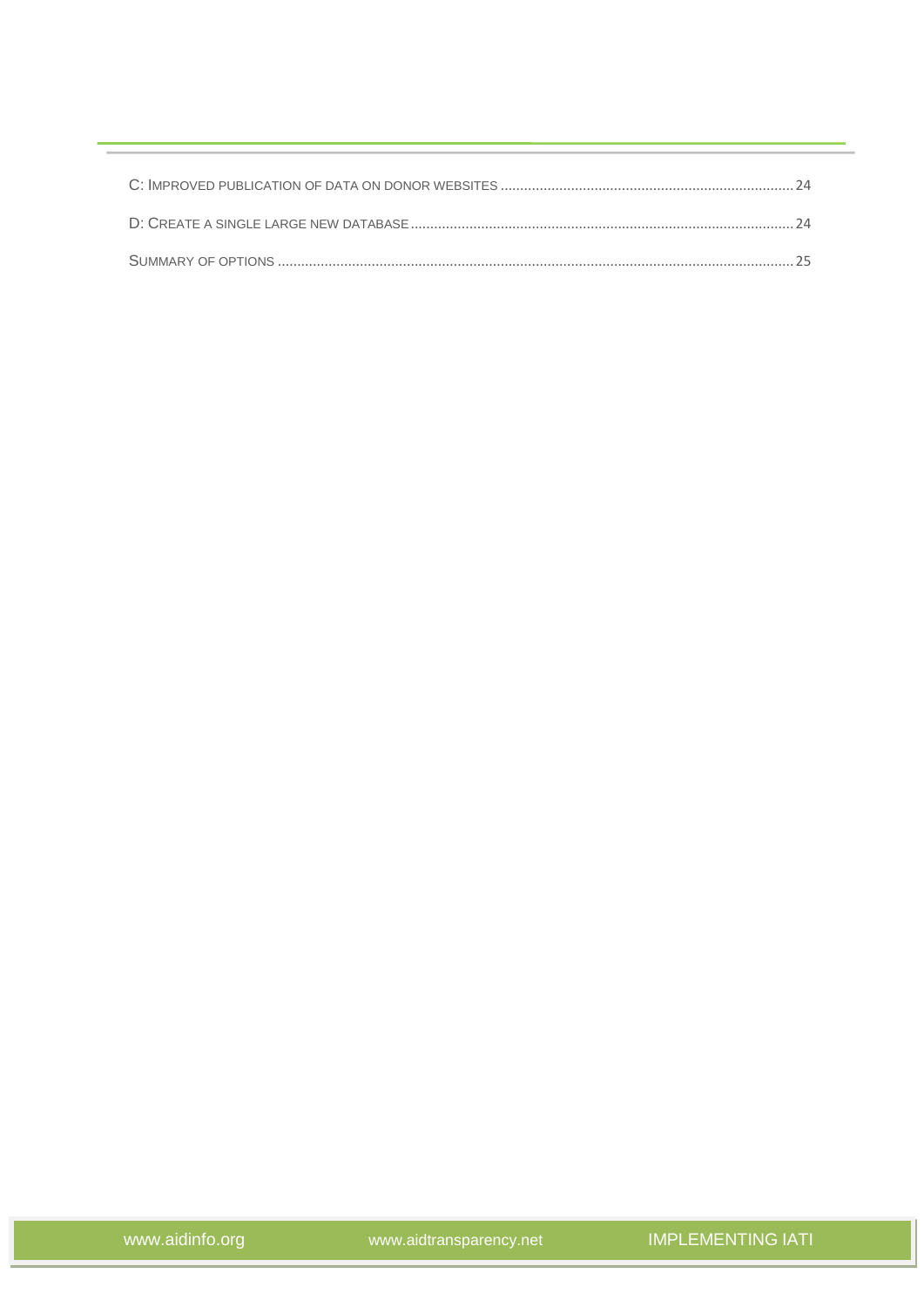## **Abbreviations**

- <span id="page-4-0"></span>**AAA** Accra Agenda for Action – an agreement on aid effectiveness reached in September 2008
- **AIMS** Aid Information Management System (a generic term covering AMP, DAD, ODAMoz and other developing country systems)
- **AMP** Aid Management Platform (an aid management system supplied by the Development Gateway)
- **CRS** Creditor Reporting System (one of two databases managed by the DAC, which measure aid outflows)
- **COFOG** Classification of the Functions of Government – a standard classification of government spending
- **DAC** Development Assistance Committee (part of the Organization for Economic Cooperation and Development, OECD)
- **DAD** Donor Assistance Database (an aid management system supplied by Synergy)
- **IATI** International Aid Transparency Initiative
- **IDML** International Development Mark-up Language – a form of Extensible Markup Language (XML) that can be used to describe development data
- **FTS** Financial Tracking Service a global real time database recording humanitarian aid managed by the UN Office for Coordination of Humanitarian Affairs (OCHA)
- **OCHA** UN Office for Coordination of Humanitarian Affairs
- **ODA** Official Development Assistance – a definition of aid agreed by donors in the DAC
- **USIF** Unified Standard Input Format – an electronic format for data submission mandated by the DAC for submission of data
- **XML** Extensible Markup Language a set of rules for encoding documents electronically, widely used on the internet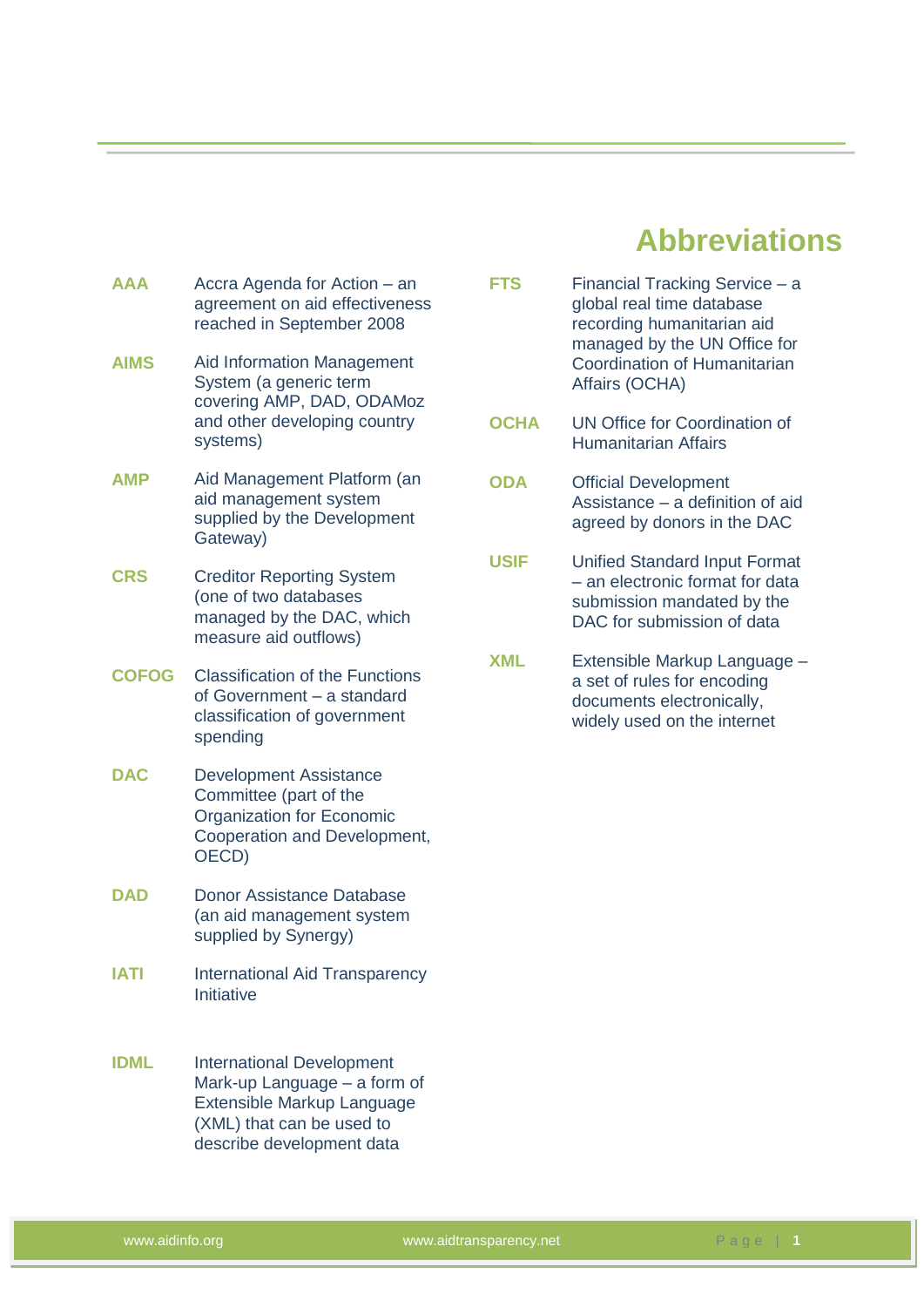#### This paper outlines proposals for meeting the objectives of the International Aid Transparency Initiative (IATI) without disproportionate cost, and explains what value IATI would add to existing systems for reporting aid. Detailed work on implementation issues is scheduled through the IATI Technical Advisory Group (TAG) during 2010. Membership of the TAG is open, and so far, over 100 individuals have contributed to its work, including representatives of each stakeholder group.

There are many people and organisations with diverse, legitimate and important needs for information about aid. Developing country governments need information about how aid is being spent in their country. Parliamentarians in developing countries and in donor countries want to hold their government to account. Communities in developing countries need to know what resources are available for their development priorities and in what way they can influence how those resources are used. A village council wants to know what aid is available to improve water in its area. Researchers need better data to understand how aid can be more effective. Taxpayers want to know how their money is being spent.

#### **No single database can satisfactorily meet the needs of all these potential users.**

These users all want information tailored to their own needs. Often they want information from many different donors, combined with information from other

## <span id="page-5-0"></span> **Executive Summary**

sources, such as the government's spending, or disease surveillance data.

Yet it is unrealistic to expect donors to provide information separately to hundreds of possible information systems.

**This then is the dilemma: users need information presented in ways specific to their needs, but donors cannot provide information to each of them individually.**

There are broadly two ways to respond to this challenge. A limited response is for those donors who currently report to the Development Assistance Committee (DAC) databases to step up the information that they already provide, and for all donors to improve reporting to country government aid management systems (AIMS).

This paper sets out a more comprehensive response and shows how IATI could improve reporting to existing systems, and at the same time meet a much wider range of needs for information, including documents as well as data.

Donors would extend their existing processes for collecting information about aid, which they currently use to report to the DAC and other systems. They would include additional information needed by other stakeholders, much of which is currently collected and provided separately. As now, donors would choose their own systems to manage this data collection. They would put this combined information into the public domain more rapidly and in a common format. They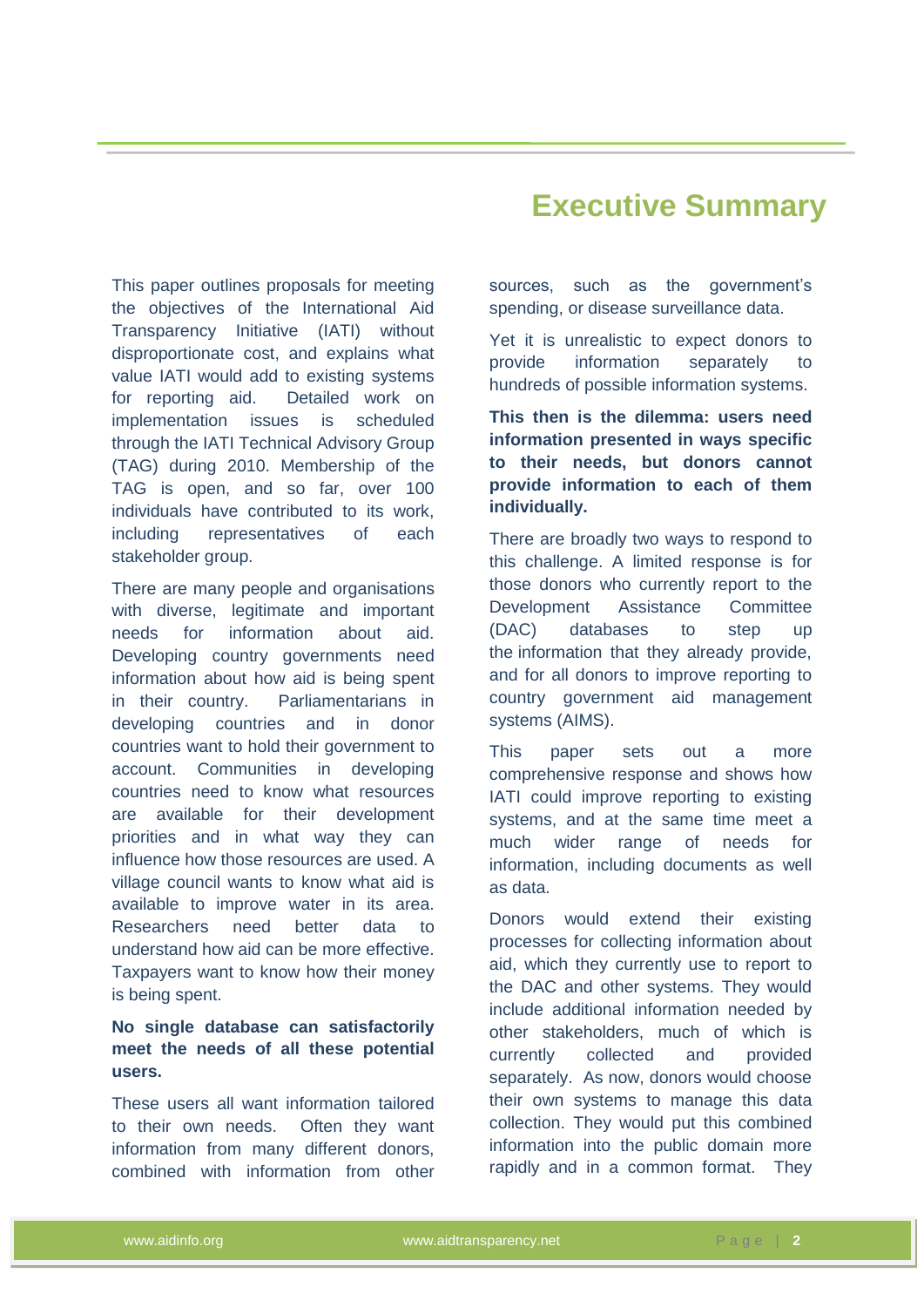would register the location of the data in a "registry" – a kind of online catalogue which enables users to find it.

#### **This approach can be summarised as**  *"publish once, use often"***.**

The combination of common, open formats plus the registry would add huge value to the information already being published by donors, and the additional information they would publish as a result of IATI, because users would be able to access information of particular interest to them, in a format that is useful to them, without having to trawl round all the donor websites individually. This would open up the information to a wider range of users and democratise access to information through services such as mobile phones or Google.

The information collected and published under IATI would provide the information needed for donor reporting to existing systems, such as DAC and country AIMS and national budgets. This would reduce duplicate information collection and reporting.

To meet their commitments under the Accra Agenda for Action (AAA), and in the context of growing calls for government transparency, donors are increasingly publishing more information about aid. Clearly this will involve some costs to donors. These IATI proposals are designed to minimise the additional burden of this greater transparency, and yet obtain the maximum benefits from their efforts by ensuring that the information, once collected, is universally accessible.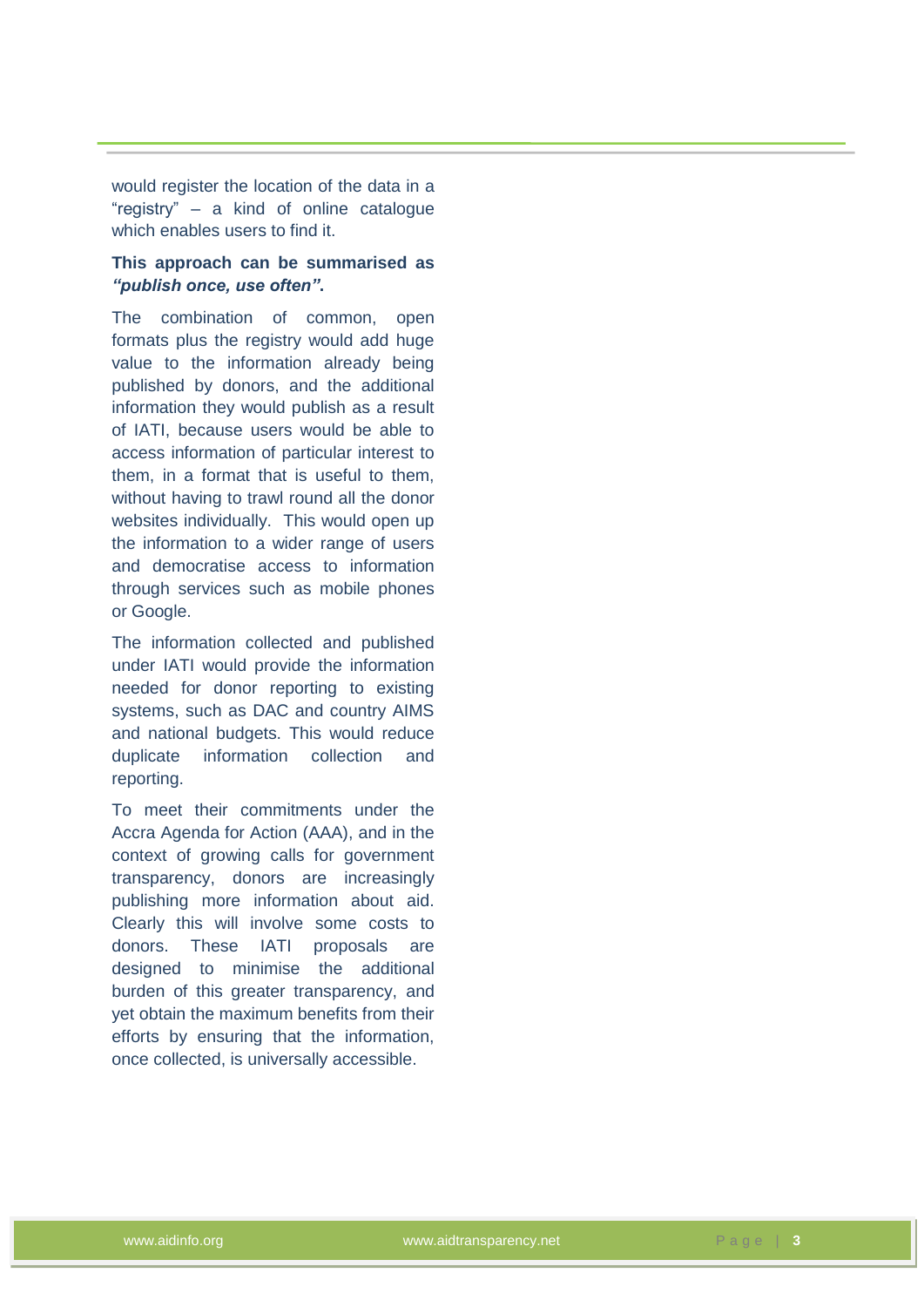## **Ten desirable characteristics of IATI**

Based on extensive stakeholder consultation summarised in Chapter One, aindinfo concludes that the system to implement the IATI declaration signed in Accra in 2008 should:

- 1. meet in full the information needs of developing country government AIMS and budgets without imposing a burden on developing countries, including complying with local definitions and classifications;
- 2. build on the work that has been done through the DAC to develop common definitions and reporting processes, and avoid the establishment of duplicate or parallel reporting processes;
- 3. produce information which is easily accessible to parliamentarians, civil society, the media and citizens as well as to governments (in line with the expanded definition of country ownership agreed at Accra);
- 4. provide accurate, high quality and meaningful information, and enable users to distinguish official statistics, which have been professionally scrutinised, from management information about projects and programmes;
- 5. include information about spending by non-DAC donors, multilateral organisations, foundations and NGOs;
- 6. be easy to understand, reconcile, compare, add up, read alongside other sources of information, and be easy to organise and present in ways that are useful to information users;
- 7. be legally open, with as few barriers to access and reuse as possible;
- 8. reduce duplicate reporting by donor agencies and minimise additional costs;
- 9. be electronically accessible in an open format so a wide range of third party intermediaries can access the information and present it either as comprehensive information or niche analysis;
- 10. result in access to information about aid which is more timely, more detailed, more forward looking and more comprehensive than existing data, and which includes wider information on aid, such as key policy and appraisal documents and the outputs and outcomes it achieves.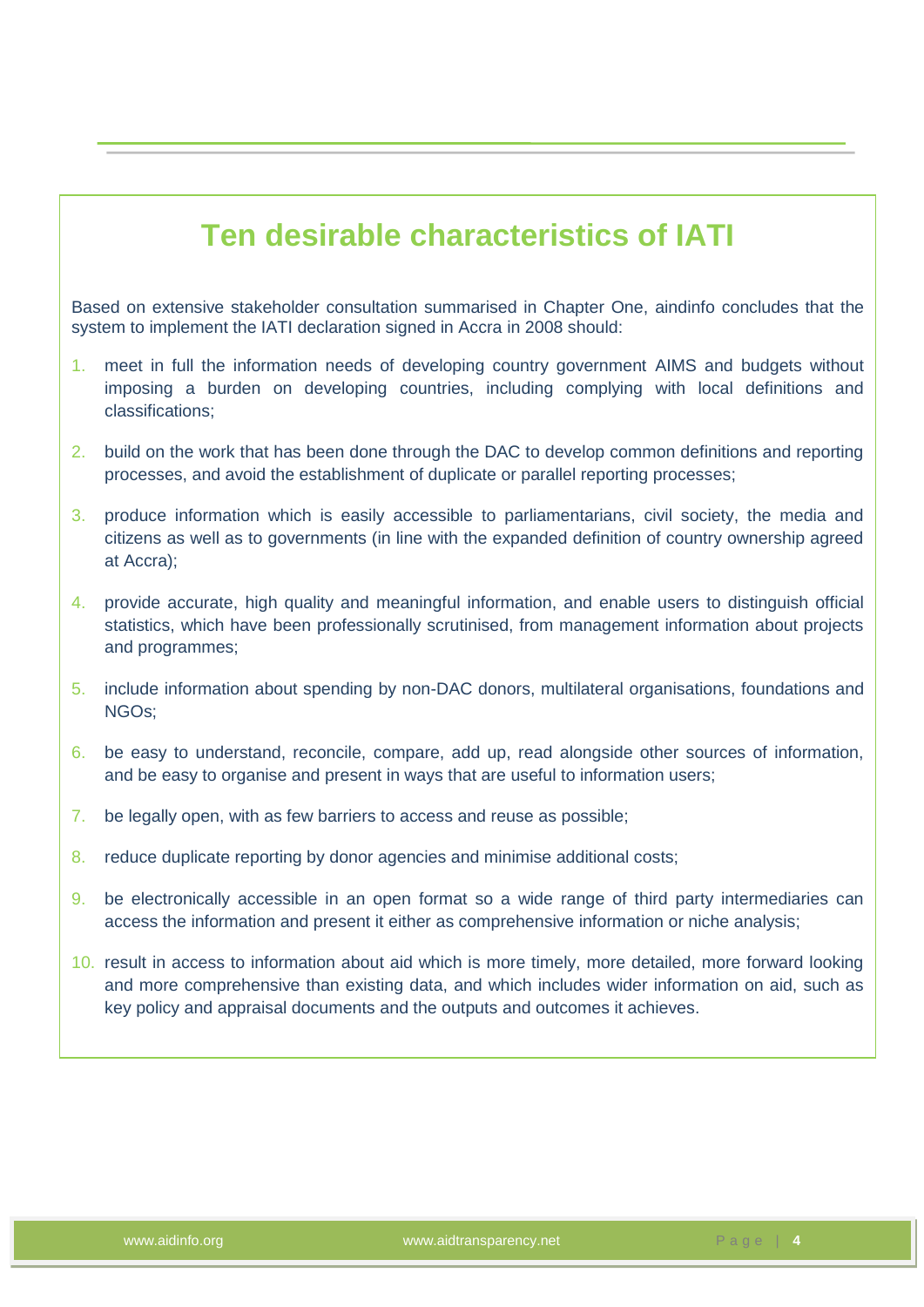## **Background**

<span id="page-8-0"></span>The International Aid Transparency Initiative (IATI) was launched at the Accra High Level Forum on Aid Effectiveness in September 2008. IATI is a multistakeholder initiative to accelerate access to aid information to increase effectiveness of aid in reducing poverty.

The Accra Agenda for Action (AAA) recognised that increased transparency is central to the objectives of the Paris Declaration. Transparency is essential to meet the five underlying principles of ownership, alignment, harmonisation, managing for results, and mutual accountability. The AAA expanded the concept of country ownership to include parliamentarians, civil society organisations (CSOs), academics, the media and citizens. Donors agreed to support efforts to increase the capacity of *all* development actors to play an active role in policy dialogue. The AAA committed donors to *"disclose regular, detailed and timely information about our aid flows"* and to *"support information systems for managing aid"*.

IATI provides a way for donors to meet this commitment in a coherent and consistent way. IATI has 18 signatories, of whom 13 are DAC members. These signatories resolved to "give strong political direction" and "invest the necessary resources in accelerating the availability of aid information".

IATI also contributes to Cluster C on Transparent and Responsible Aid, which sits under the Working Party on Aid Effectiveness (WP-EFF.) IATI has been tasked by the Cluster with developing reporting formats and definitions for

sharing information about aid, drawing on the expertise of the Working Party on Statistics (WP-STAT.) Proposals developed by IATI will be available to inform the Cluster's work.

IATI aims to agree a four-part standard consisting of:

- (1) an agreement on what would be published
- (2) common definitions for sharing information
- (3) a common electronic data format
- (4) a code of conduct.

The details of what would be covered by IATI and how this would be published will be decided by the IATI members, following detailed research by the Technical Advisory Group (TAG) and consultation with stakeholders. It is intended that the standard will be adopted at first by IATI members but it may over time be adopted by other DAC donors, and by other non-DAC donors, other foundations and nongovernmental organisations (NGOs). There is widespread support among developing country governments for extending the coverage of aid information to non-traditional donors.

IATI responds to growing demands from civil society and citizens for greater transparency of information about spending and results, and for access to key documents as well as data. The ambitions of IATI are consistent with many other recent initiatives to increase transparency, for example President Obama's August 2009 memo on transparency, the World Bank's new disclosure policy, which represents a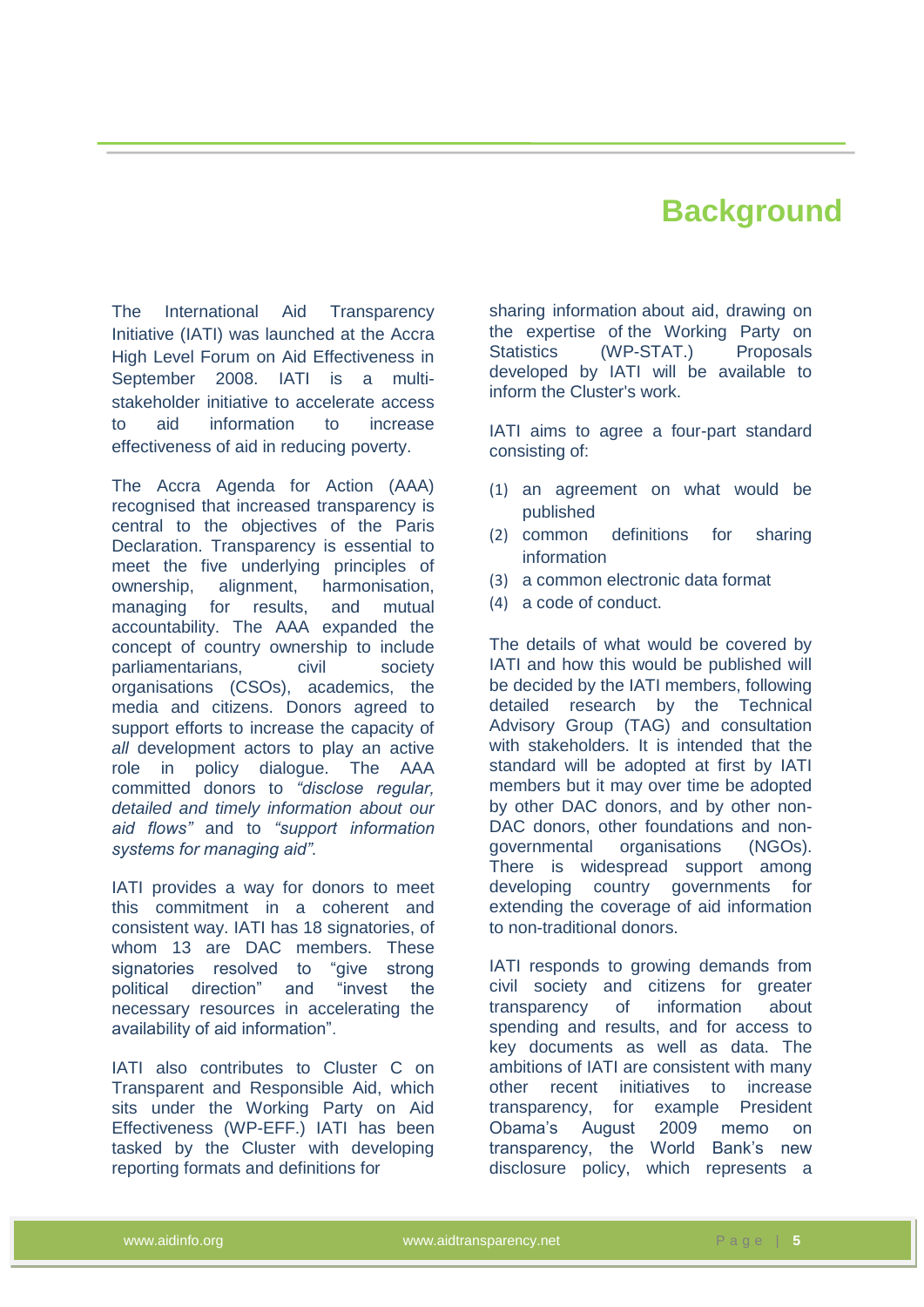paradigm shift to proactive disclosure with limited exceptions, and the development of online information portals for citizens, such as in Brazil. IATI seeks to harness the power of new technology to deliver real improvements in the lives of the world's poorest people, in the same way that email, internet access and mobile phone networks have revolutionised the way that aid agencies themselves do their business.

Since its launch in September 2008, IATI has focused on consultation with developing countries and CSOs, factfinding missions to a number of donor countries, and detailed work by the TAG on parts 1 and 4 of the proposed IATI standard, covering an agreement on what would be published and a code of conduct.

The IATI Conference, held in The Hague in October 2009, confirmed widespread support for the objectives of IATI, and consensus on the key information needs of different stakeholders. At the same time, it was clear during the IATI conference that a number of stakeholders would welcome greater clarity on how IATI might work in practice, so that they can consider the full implications of the initiative for their agencies.

Although detailed work on the precise practical and technical mechanisms for implementing IATI is only just beginning, this paper presents a proposal on how IATI would work, what this framework would mean for different stakeholders, and what added-value it is envisaged that IATI would offer as a result.

#### **Notes**

1. http://www.whitehouse.gov/the\_press\_ office/TransparencyandOpenGovernm ent/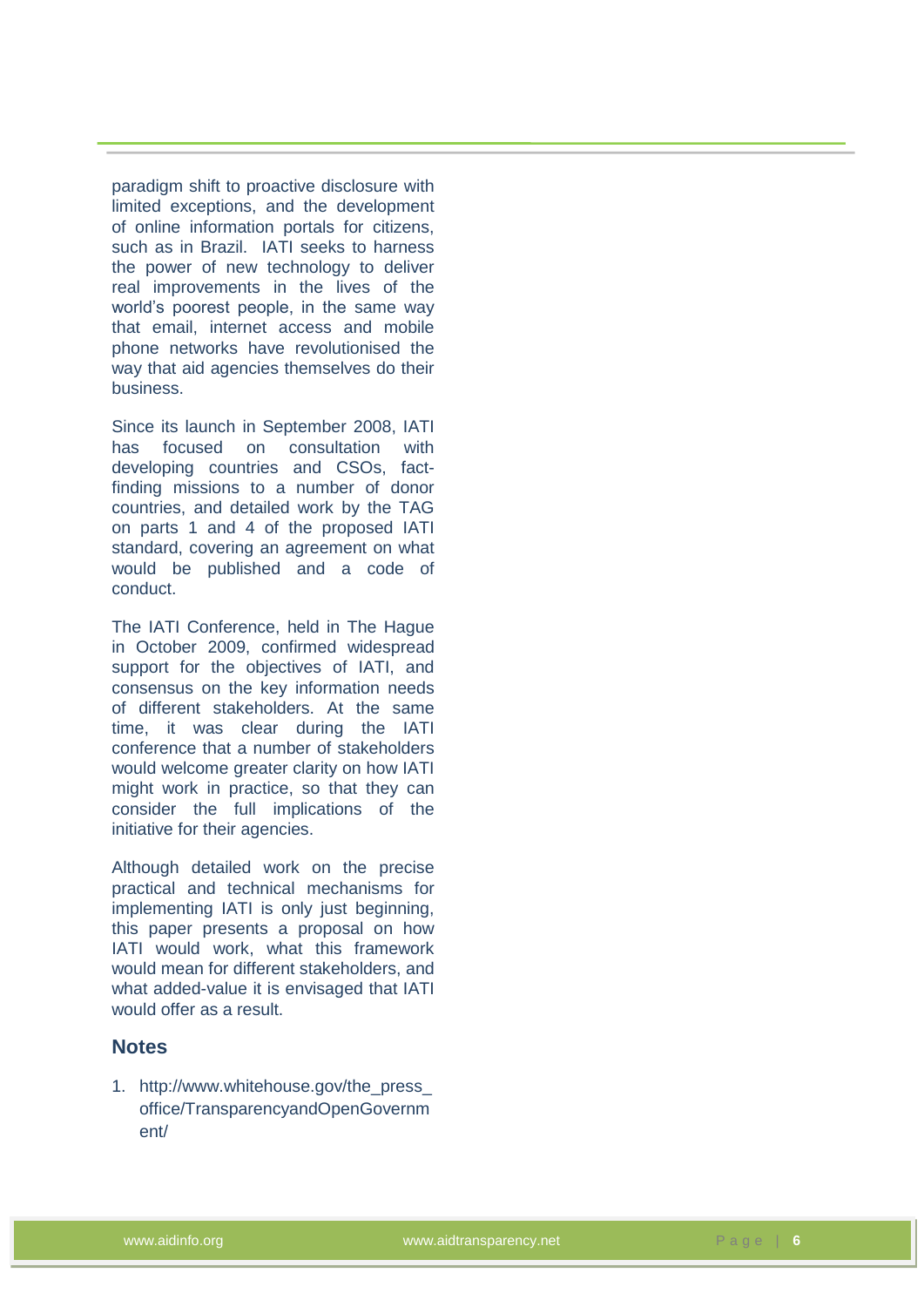### **Chapter One: Stakeholder Needs**

<span id="page-10-0"></span>This chapter sets out the principles which guide the rest of the paper. It summarises relevant lessons learned from the consultations with donors, partner countries and civil society, and from aidinfo's extensive, in-depth research. It sets out the requirements that IATI must meet if it is to meet the interests of its stakeholders.

The consultations with developing countries and donors have yielded clear messages, summarised in the ten characteristics of IATI outlined in the Executive Summary.

**Developing countries** believe that donors at the country level do not give sufficient priority to providing aid information to national authorities, and this undermines their efforts to put in place AIMS, and to have reliable, up-to-date information available for decision-making, especially in relation to budgets. In 2007, only 48% of aid was recorded on budget.

Developing countries' **top priority is for timely, up-to-date and reliable information on current and future aid flows.** They do not want "one size fits all" information but information that they can use for their own systems and processes. They also want **more detailed information on where, when, by whom, how, on what, and in which sectors** aid is spent. They stress the need for better information to allow them to **monitor results and the impact of aid**, and they **want better coverage of aid flows,** including information from **global funds and NGOs**.

Information on **conditions and terms** was regarded as essential; and for some, information to assist in monitoring of **Paris Declaration targets** was regarded as useful. While contract and procurement details were regarded as less important for developing countries than other areas of the proposed standard, **non-statistical information, including relevant strategy, policy and evaluation** documents, were regarded as essential.

The areas highlighted by the CSO consultation exercise were **conditionality, aid commitments and actual disbursements, project impact and complete project documentation.** 

The conclusions from the four donor fact finding missions to date was that these donors are well-placed to comply with IATI as **most of the information required is already captured in centralised systems**, and **timely publication of basic project information and financial flows is achievable**. Donors already have in place systems to collect information and report it to the DAC, and a huge amount of work has gone into defining common definitions. Bilateral donors are clear that IATI should build on, and not duplicate or undermine, these efforts.

It is also clear that donors already publish a lot of information about the aid that they give, but in ways that do not make it easily accessible from the perspective of users. Some donors attach importance to improving the transparency of outputs and results, as well as spending.

**Forward-looking budget data** presents the greatest challenge for donors, with most donors still deciding how to meet the Accra commitment in this area. While Freedom of Information legislation and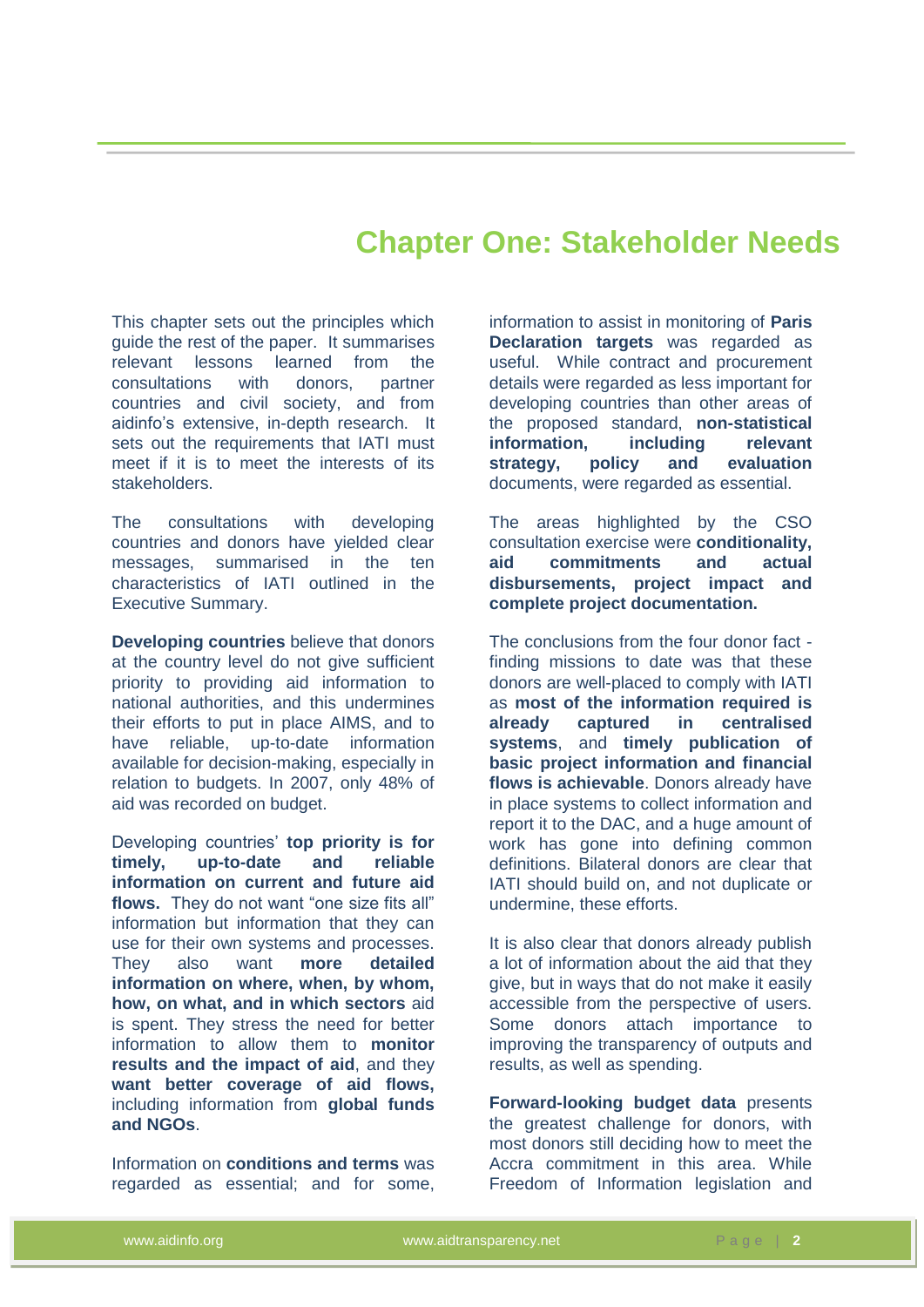commitment to transparency have created conducive policy environments, **a move from reactive to proactive disclosure would require decisions on exemptions**, such as for commercially confidential information.

It is clear from preliminary discussions that some of the challenges in implementing IATI will be different for multilateral agencies and foundations. More work is required to understand fully these challenges, and to support non-bilateral donors through the process of implementation.

However it is implemented, greater transparency will require some donors to change their procedures to be more systematic about gathering information in a form that is fit for publication. While there will inevitably be some costs to this, there are also potentially large savings for donors, particularly at country level, from more systematic and pro-active collection of data and a reduction in duplicate reporting. These costs and benefits are discussed in more detail in Chapter 3.

The stakeholder consultations have<br>provided remarkably consistent remarkably consistent conclusions, summarised in the ten principles listed in the Executive Summary.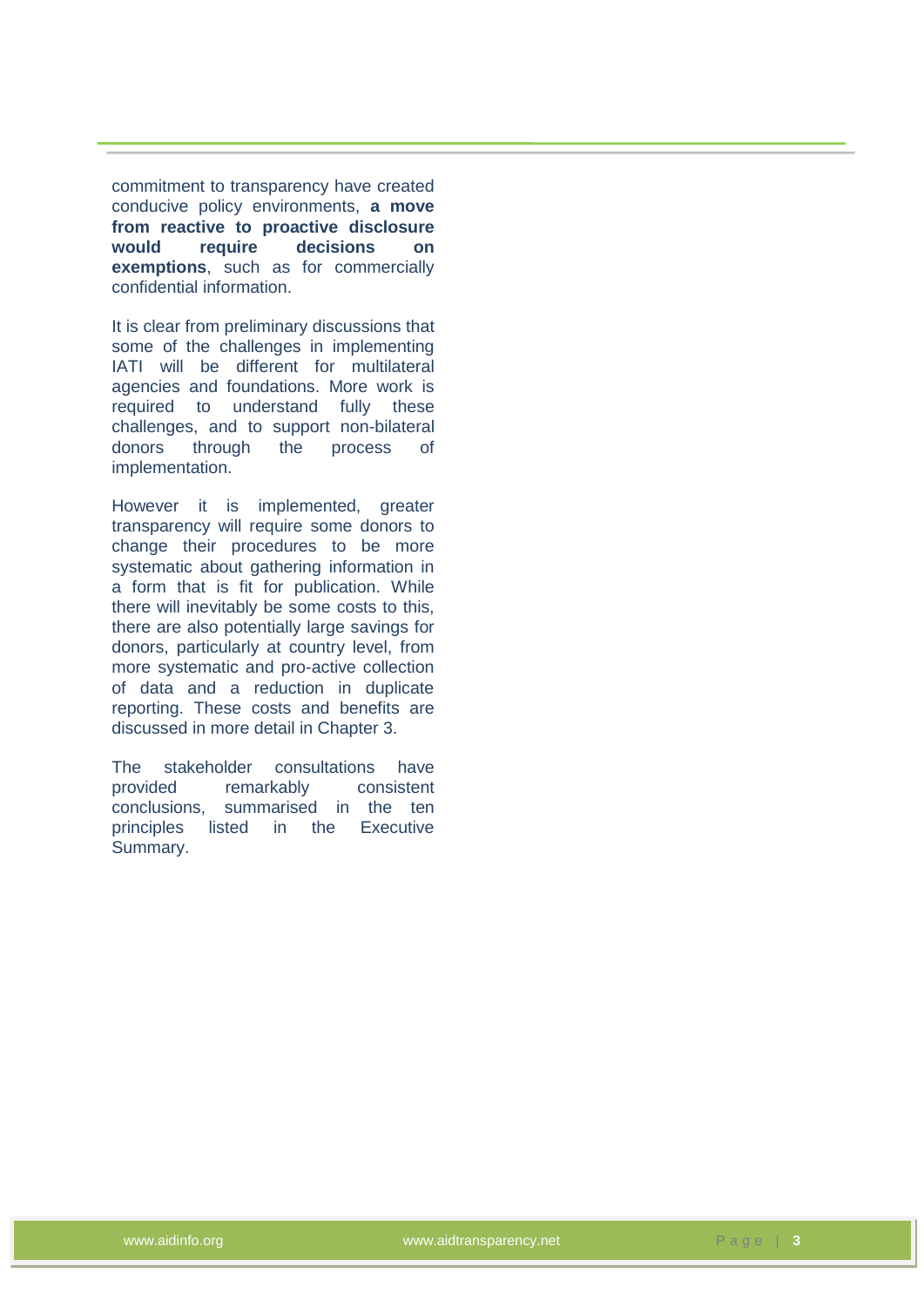## **Chapter Two: Publish Once, Use Often**

<span id="page-12-0"></span>This chapter reviews the current systems for reporting aid information and summarises a way that IATI could be implemented. Thirteen of the 18 IATI signatories are DAC bilateral donors and for them, ensuring that IATI supports, rather than undermines, existing reporting mechanisms is crucial. The situation is different for multilateral agencies and foundations, and further discussions are required to understand fully the challenges they will face in implementing IATI. Subsequent chapters look in more detail at what these IATI proposals would mean for specific stakeholders.

#### <span id="page-12-1"></span>**Current reporting systems**

At present, donor agencies are typically involved in several different kinds of reporting on aid projects and programmes [see figure 1]. Most agencies have an internal information system, such as a management information system (MIS). This information is used for a variety of purposes, such as planning, monitoring and managing aid allocations and producing annual reports or reports to Parliament.

The current gold standard for aid information is the aid databases managed by the DAC. All DAC donors are required to report data to the DAC each year – some do this using information taken directly from their MIS, while others maintain a separate database for DAC reporting. This reporting, which occupies considerable effort on the part of donors, is the most authoritative and comprehensive source of aid information.

To serve information needs at country level, donors also provide detailed information to more than fifty AIMS that have been adopted by partner country governments. These databases serve a different purpose from the DAC; and they represent a huge advance because before they were developed, there was no effective mechanism for the management of aid information in developing countries.

While the AIMS are a great step forward, they too cannot meet every need for information. They are designed to help finance and planning ministries with overall fiscal management, but they typically do not contain sufficient detail and richness of information to fulfill the needs of line ministries (and they would be unwieldy to maintain and use if they attempted to do so). And there are many other stakeholders – such as parliamentarians, CSOs, academics, journalists and citizens – who need additional information.

The result is that in addition to reporting to the DAC and to the country AIMS, donors also face a growing range of overlapping requests for related information.

**One of the concerns expressed about IATI is that it would create a parallel reporting system. In reality, this is a description of the current situation, which IATI aims to help solve. IATI aims instead to reduce duplication by allowing donors to publish information once in a form that meets a wider variety of needs.**

In many ways, the *status quo* represents the worst of all possible worlds: donors are already burdened by a multitude of parallel requests for information at both country and headquarter level, but despite their best efforts, the information they make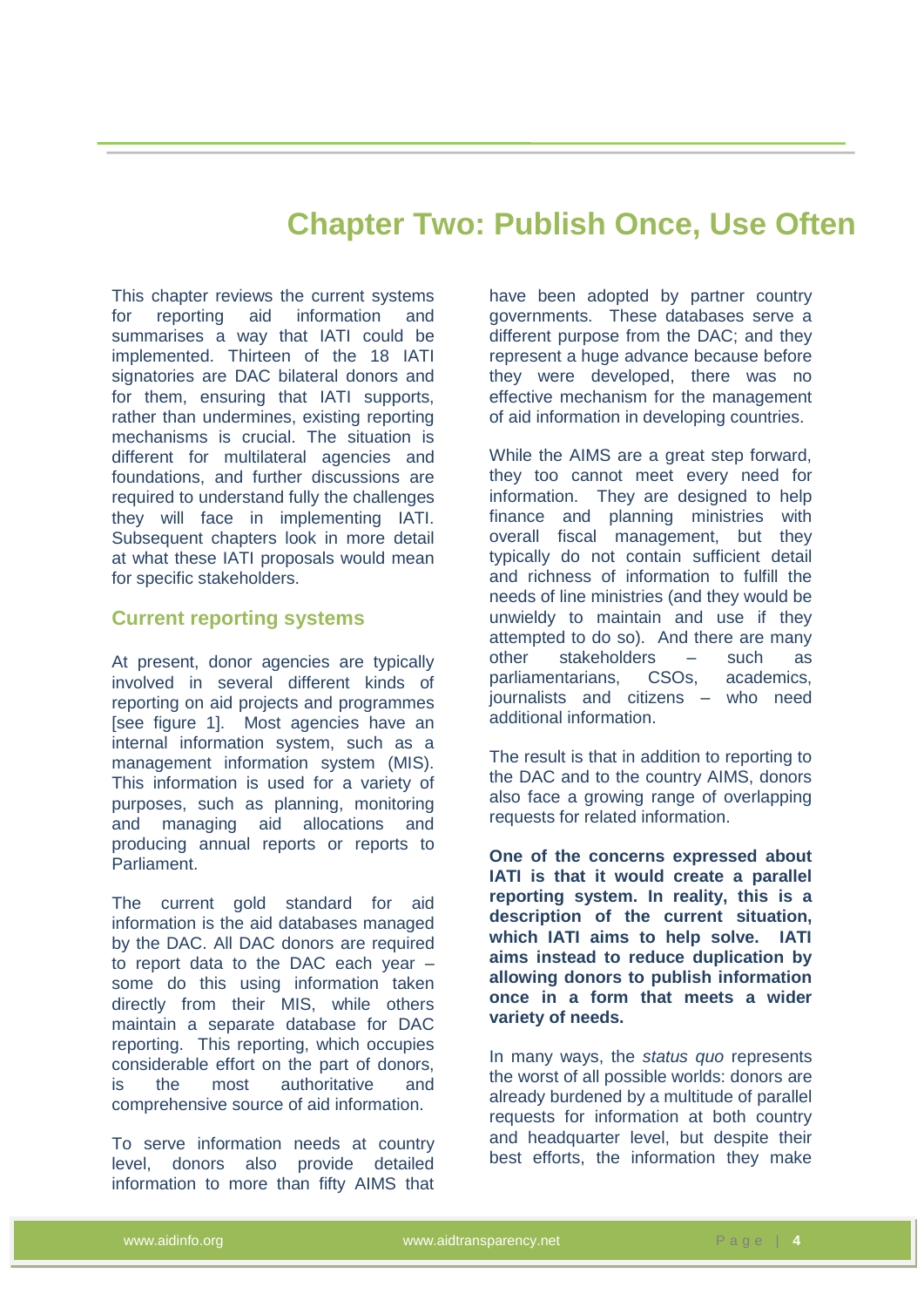available does not fully meet the needs of different users.

Furthermore, the level of demand for aid information is likely to increase. The welcome spread of AIMS, increasing expectations of open access to data, and the growing use of Freedom of Information legislation are all putting pressures on donors to publish more information for a wider range of uses.

The existing systems are extremely important and donors and developing countries have put a lot of effort into developing and maintaining them. It is desirable in its own right to further develop those systems and to improve reporting. But these systems, however well designed, cannot meet the legitimate needs of all stakeholders, nor meet all of the essential requirements set out in the previous chapter.

The IATI mechanism would to help improve reporting to those systems, and more, in a cost effective way. Given the huge changes in technology and the consensus about the importance of transparency for greater aid effectiveness, a more practical and sustainable response to this challenge is for donors routinely to publish more detailed and comprehensive information about aid. Donors can build on their existing mechanisms to collect information to report to the DAC, and use them to collect additional information to provide to country AIMS and to meet other needs for aid information. As well as providing the information to these systems, they would put it into the public domain quickly and in a common format.



**Figure 1: The situation today: publish many, use rarely**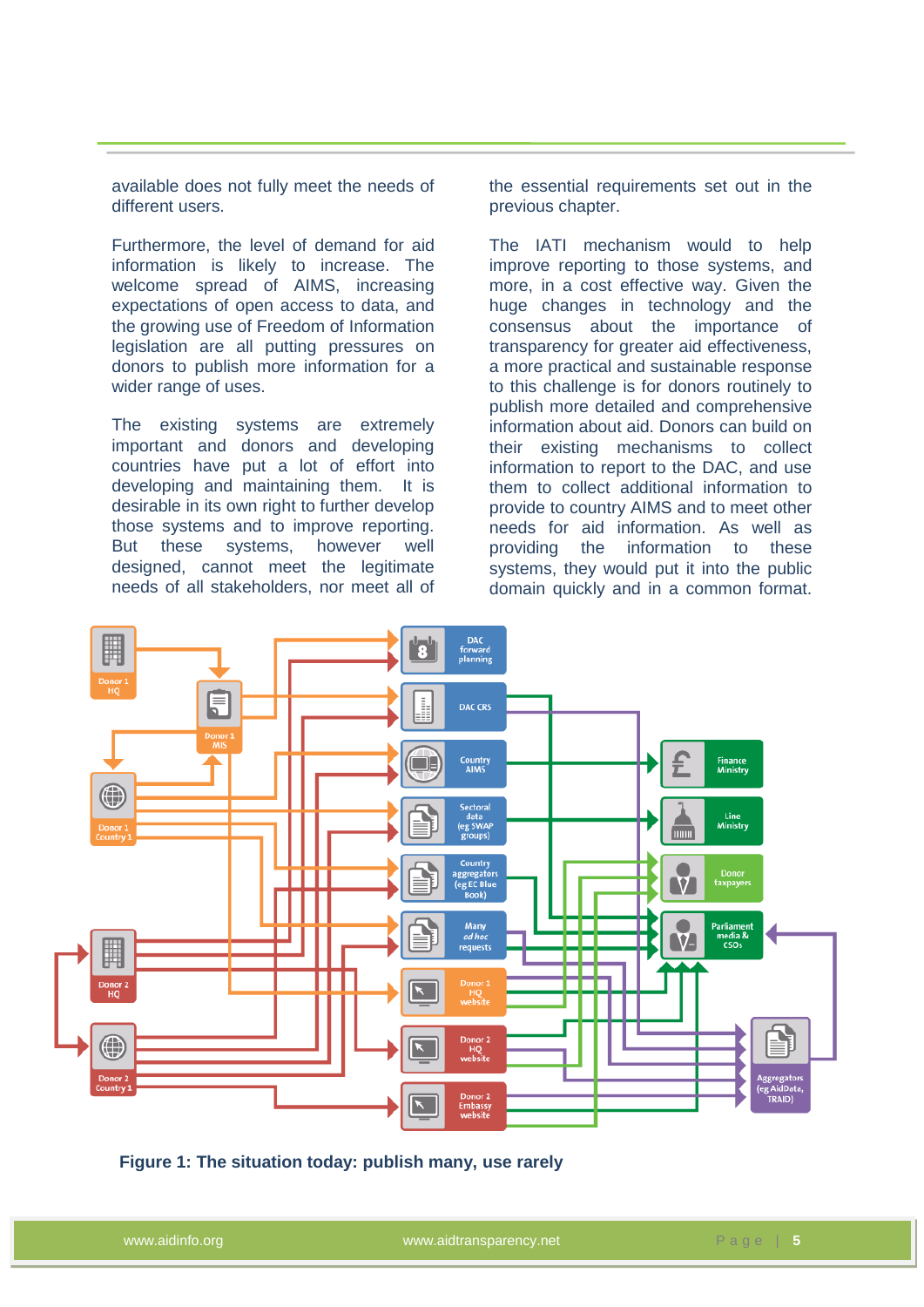This information, once gathered and published, can be used by donors as the basis of fulfilling their various reporting obligations, *and* it can meet a wide array of new uses for the information, while reducing rather than adding to the burden on donors [see Figure 2].

This approach can be characterised as *"publish once, use often"*.

Under the arrangements proposed here, each donor would extend their existing data collection systems to bring together more detailed information about their aid programmes and activities. (IATI members have begun to discuss, but have not yet agreed upon, the scope of this additional information). They would routinely publish this information online in a common electronic data format (which IATI members would need to discuss and agree). They would then register where their aid data are located (i.e. an internet address) in an online IATI registry. The information published by donors would contain the basis for reporting about projects and programmes both to the DAC and to developing country AIMS; and it could also be used by a wide variety of intermediary organisations to provide bespoke and niche services to other users.

#### **How will this work?**

**Donors** would be responsible for gathering detailed information about each project or programme, classifying them according to both a global classification (based on current definitions, most notably the DAC) and local classifications (consistent with AIMS and budget classifications). This would normally be done by staff in country offices, as now. They would tag the projects using DAC classifications; and they would tag it with other classifications. Donors would assemble this information using their own internal systems, apply internal quality control, and then export it into data files in a common electronic format. (Donors already use a common format, called USIF, for reporting to the DAC. The IATI format, when it is agreed, would be consistent with this, so it would be simple to convert IATI data into USIF.)

Donor agencies use a variety of different means to collect information to meet their existing reporting obligations. These could be extended to include the broader range of information needed for reporting under IATI, about which agreement has not yet been reached.

Donors would publish their IATI data online, either on their own websites or, if they prefer, on third party sites, and they would register the location of the data with the IATI registry. (The registry is a kind of online catalogue that points users to the information they need.) Having assembled and published the data in the IATI format, donors would have already done the bulk of the work required to assemble the information needed report their aid in the relevant formats and time periods to the DAC and to developing country AIMS.

**Developing country governments** could, if they wish, continue to receive data from donors as they do now. Over time, as automatic data transfer of aid information is further developed and piloted, they may want to take advantage of IATI to adapt their AIMS to collect the information automatically from the published IATI data, which would involve a straightforward modification to their software. Provided that this proves to be successful, this would further enhance the value of the AIMS, improving the quality, timeliness and coverage of information while reducing the burden of data collection.

Line ministries needing more detailed information than is collected in the AIMS would be able to access the same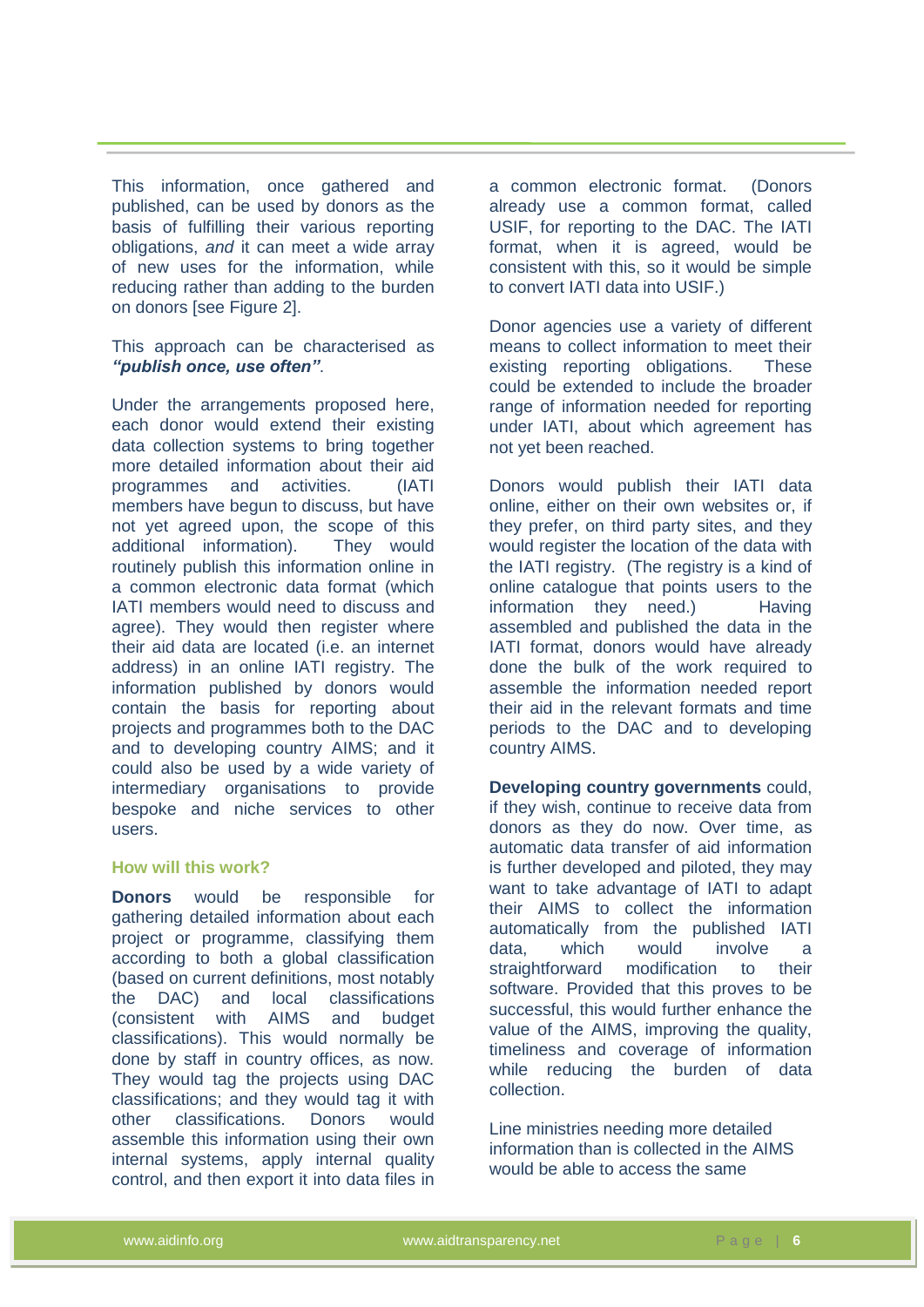

#### **Figure 2: IATI proposal: Publish once, use often**

published IATI data to access additional detail about the projects and programmes. This would enable line ministries to have more detailed information than they can get from the AIMS but still be sure that it is consistent with the information being used by their finance ministry.

**Parliamentarians, CSOs, citizens and the media** would be able to access the information directly from donor websites if they wish. (Because many of the AIMS are not publicly accessible, reporting to the AIMS itself does not meet their

information needs). These key stakeholders would see the same information as is being provided to developing country governments. Increasingly, however, these users would look to third party **information intermediaries.** The intermediaries would be able to use the IATI data to provide more tailored information, and present it in a more accessible way (for example, in local languages) and through a variety of mediums (for example, through mobile phones, radio or posters as well as websites).

www.aidinfo.org **www.aidtransparency.net** P a g e | **7**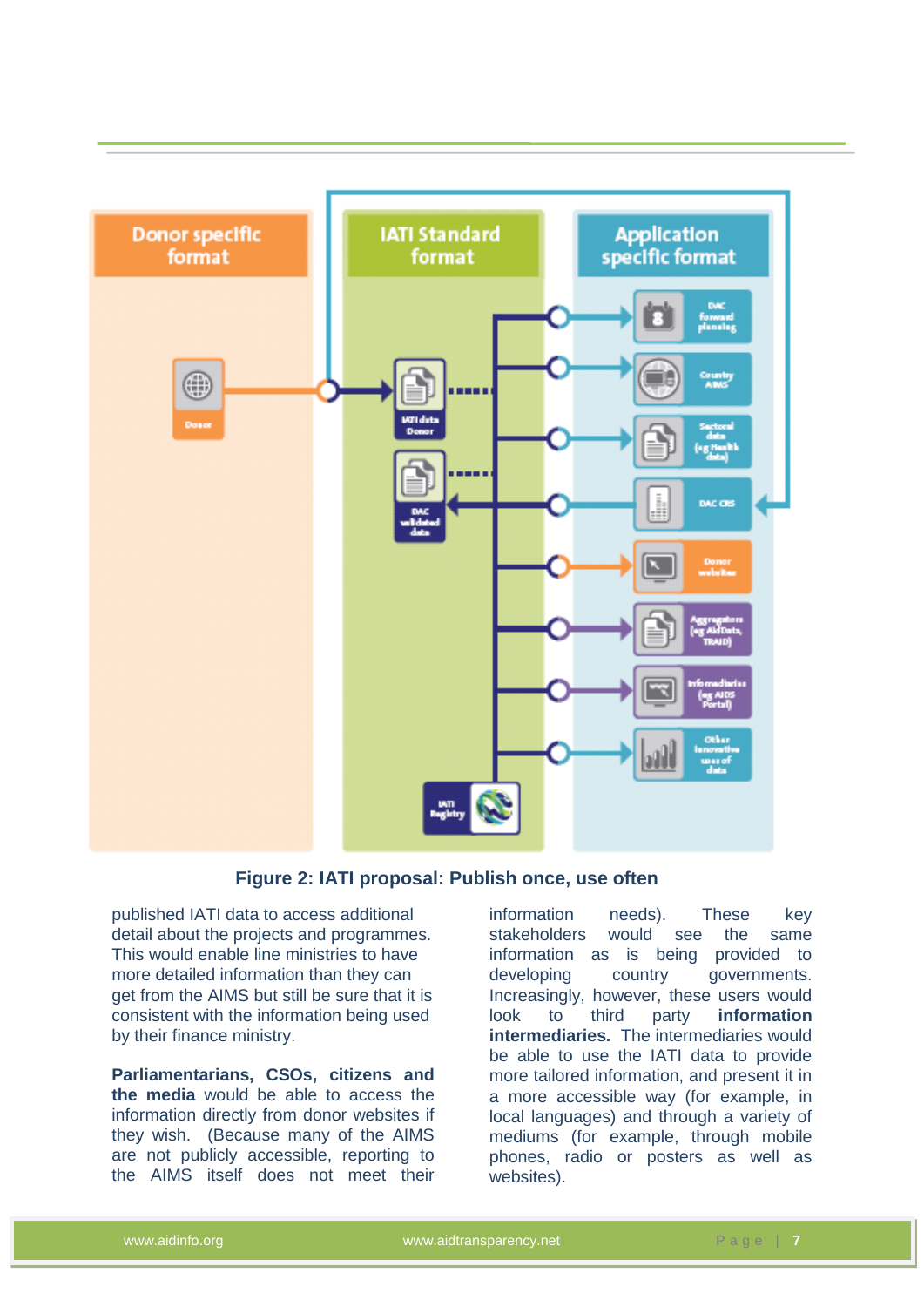By routinely publishing information in a common format, IATI would open the way to new technologies, such as mobile phones and Google maps, to provide detailed information to users in developing countries. As a result, a much wider range of country stakeholders would have access to the same information about aid that donors currently supply privately to governments.

#### **Notes**

1. In this report, "project" is used to describe a unit of reporting. In practice, this term may cover many activities that are not projects in the conventional sense.

2. AidData, a collaboration between the Development Gateway, William & Mary College and Brigham Young University, intends to provide this service.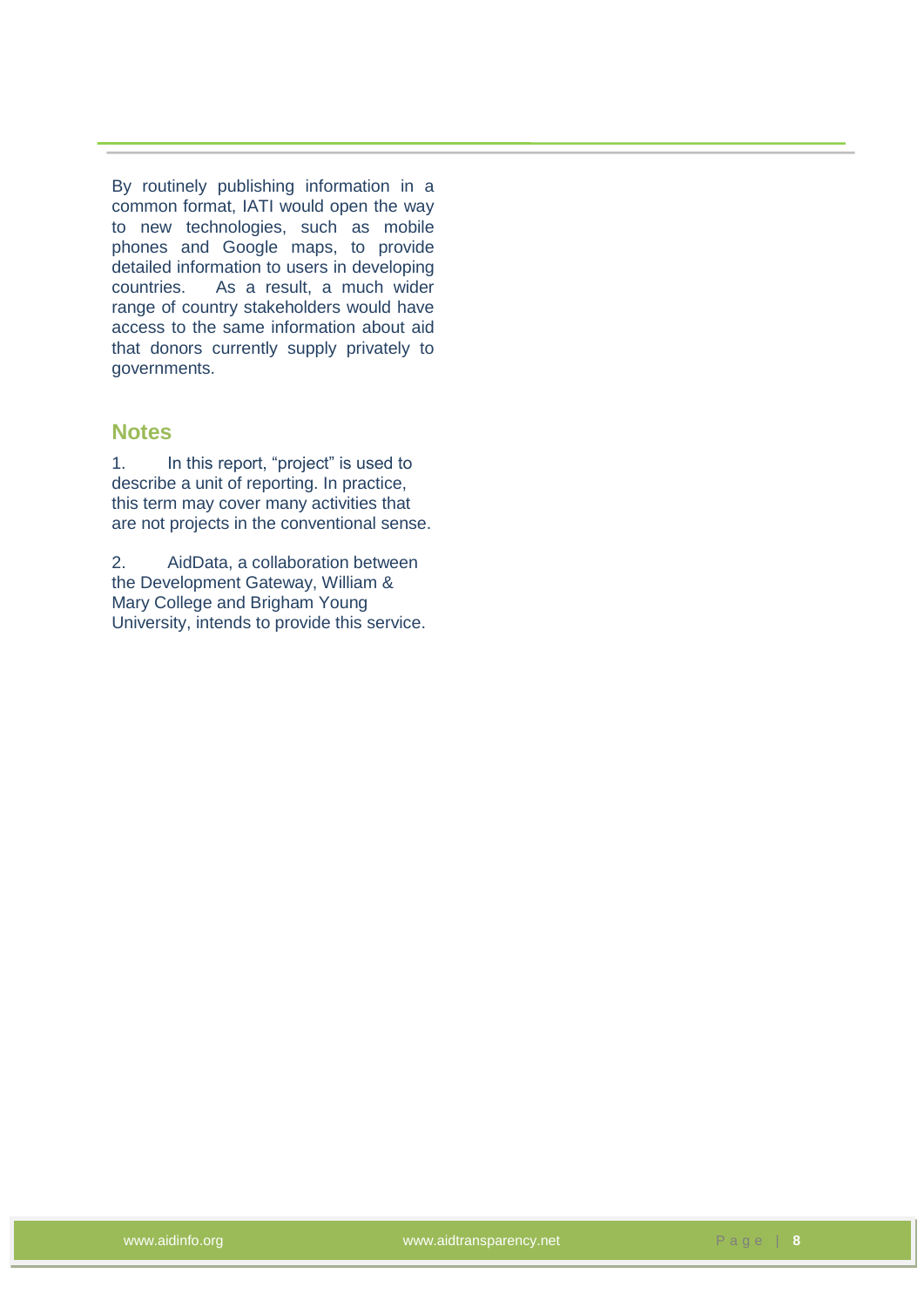## **Chapter Three: Donors**

<span id="page-17-0"></span>This chapter considers the implications for donors of the proposed arrangements, and describes in more detail the options for them.

#### <span id="page-17-1"></span>**The current situation**

At present, in most donor agencies, country-based staff are responsible for recording information about the aid projects that they administer; while headquarters staff record information about spending administered centrally. Information required for donor reporting (for example,. to parliaments and the DAC) is provided to donor headquarters, usually by way of an MIS or other internal reporting system. The DAC reporter supplies this information in a common electronic format to the DAC.

Country office staff provide information to AIMS, usually via a spreadsheet or email, and respond to additional requests for information from line ministries and other stakeholders.

This means that where global reporting standards (for example,. DAC classifications) differ from local classifications (for example,. in AIMS) donors that supply information to both are already having to classify each project in two different ways.

#### <span id="page-17-2"></span>**The proposed IATI mechanism**

Under the IATI mechanism proposed here, donors would routinely assemble more information about each project as the project is being designed and implemented. (The exact coverage of this information has yet to be agreed by the IATI members). This information would undergo internal quality control and then be routinely and automatically published. The box below (see page 11) describes several different ways donors might choose to do that, building on the variety of systems that donors presently have in place to meet their reporting requirements.

The information gathered about projects and programmes would be designed to meet in full the needs of the local aid management system, the local finance ministry and line ministries *and* central reporting needs.

For example, the information gathered about an education project to build schools in Ethiopia might include:

- a. information about the size of commitments, terms, and dates of disbursement, long descriptions, and implementing agents; this information would be used by everyone using the data;
- b. the DAC Creditor Reporting System (CRS) sector codes for the project;
- c. the sector codes used by PASDEP (Ethiopia's *Plan for Accelerated and Sustained Development to End Poverty*) which are needed for reporting to the Ethiopia Aid Management Platform);
- d. The *woredas* (i.e. local government areas) in which the schools will be built (this information is reported to both the Education Ministry and the Finance Ministry);
- e. The number and sizes of classrooms to be built (information needed by the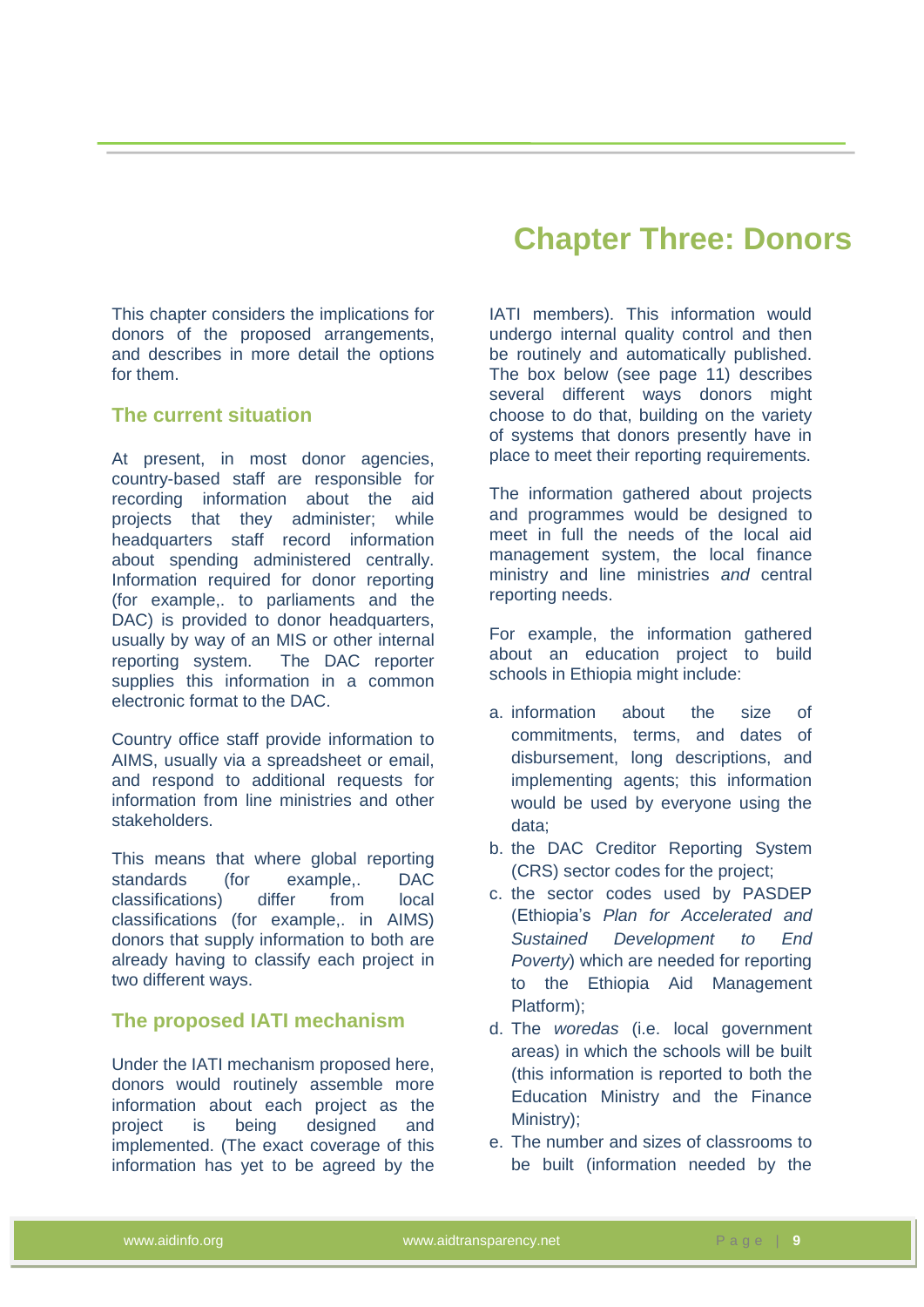Education Ministry but not by the Finance Ministry, and which is not included in the AMP).

Under IATI, this information would be assembled by the donor staff in the country office, and recorded in the donor's internal information system (usually, a MIS system).

Taken together, this information would provide the basis for reporting to the DAC CRS, to the local AIMS, and it would provide more specific information to the line ministry. It is mostly information that donors already have internally, usually within an existing information system, and which they already make available to the government, though not usually to the public unless they are specifically asked.

Individual donors would retain flexibility about how they collect information and store it; they would be responsible for converting their aid information into the data format that IATI members agree upon.

#### <span id="page-18-0"></span>**Classifications**

Donor staff (usually those responsible for managing a project or programme) would classify projects according to both universal and local classifications. Most,perhaps 80 percent, of the data collected about each project would be universal – for example, the dates and amounts of transactions and the financial terms.

The data would be classified according to the classifications agreed in the DAC on classifications for the CRS database. In addition, they would be classified according to other universal classifications, to be agreed by IATI members, which would be based on existing taxonomies, such as COFOG or FTS.



#### **Figure 3: Multiple overlapping classification**

In addition to the universal classifications, each project would *also* be tagged with any specific classifications and information needed for local systems (for example, AIMS and national budget classifications). This information would also include information about outputs and results.

**This means that every project would be routinely coded according to both universal and local definitions.** This may appear to be additional work because it means double coding some information for each project. But donors *already* have to double code every project so that they can report it both to the DAC and to the local AIMS. The main difference from now would be that projects would be routinely classified as they are developed and agreed, and this information would be published more rapidly as unified, consistent and universally accessible data, rather than supplied separately when requested. Moreover, where projects are funded by multiple donors, it would increase consistency of coding if the correct classification is agreed when finalising the arrangements.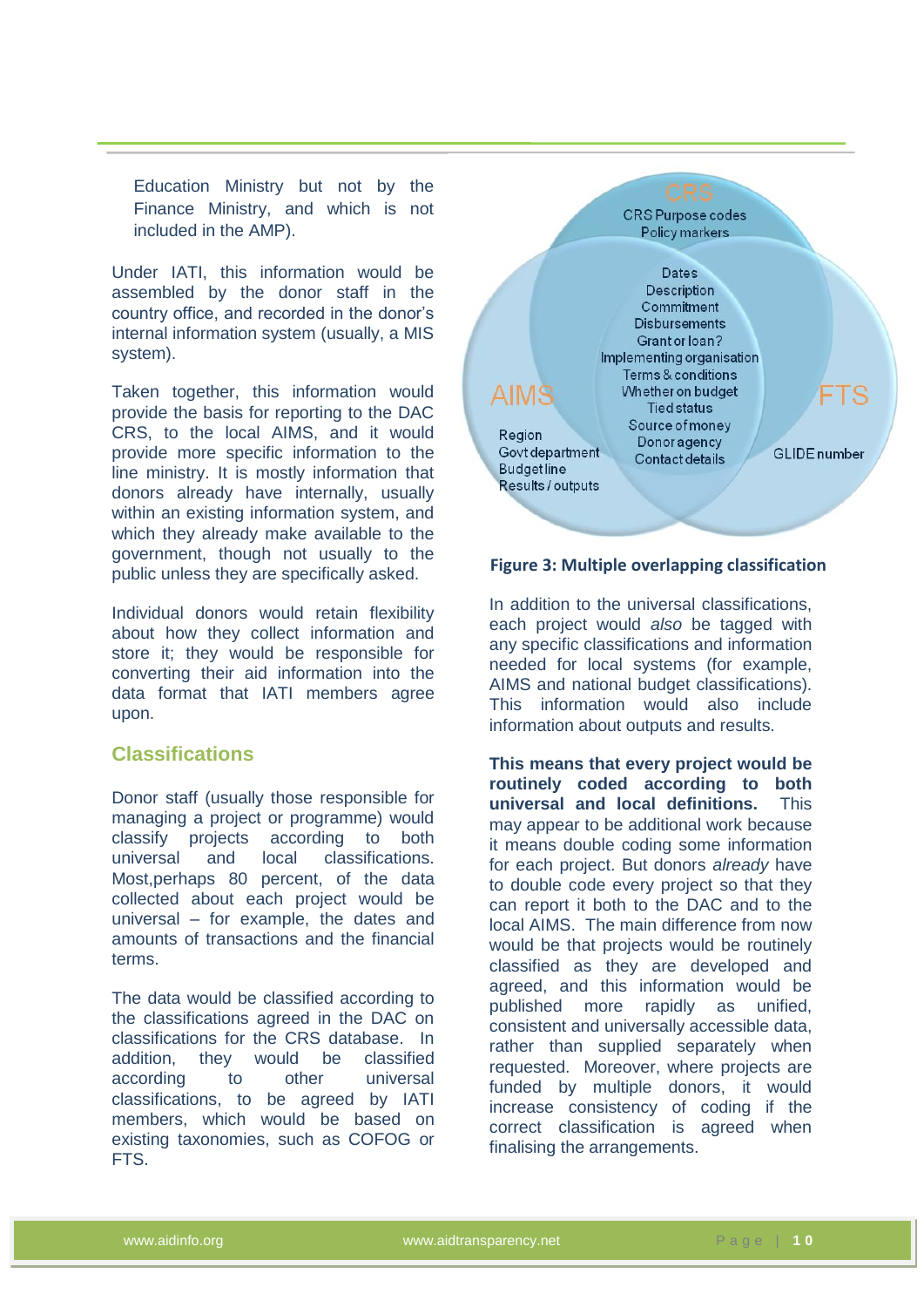#### <span id="page-19-0"></span>**Location of data & the registry**

Donors would be able to choose whether to publish their IATI data in a single data file or in several, and they would publish these online. Some donor countries may wish to have a single repository for all their aid, others may want to publish data in different locations for different aid agencies. Smaller donors might want to have their data hosted by a third party organisation.

This flexibility is possible because users would always be able to locate the data by way of the "registry", a kind of online catalogue that signposts the location of all the data.

Each time a donor adds new data or updates existing data they would send an automatic electronic notification to a central "registry". The registry would keep track of which IATI data sets are available, what they cover, and where they are located. (The registry is not an aid database, and does not keep a copy of the data). The registry is a signposting system used either by a person – using, for example, a web browser – or by a computer programme, such as a database or an accounting system.

A database (most notably a country AIMS system) would be able to interrogate the registry automatically to find out where all the data relevant to that database can be found. This means that each database can

#### **How donors might choose to collect and publish information**

Donors would need to gather information on each project or programme. They would continue to use their own systems for doing this, then convert and publish this data in an agreed common, electronic format. DAC donors already have systems in place to do this to enable them to report to the DAC. In most cases, they would simply extend those existing systems to collect a bigger range of information, classified in more detail, to meet the needs of IATI.

- a. Some donors may want to adapt their Management Information Systems to collect the information as part of the project management cycle, and then to produce the IATI data automatically from the MIS. For most donors, this would be simple and cheap. Some donors may adapt their MIS to do this next time they are updating or upgrading it.
- b. Other donors may want to use an existing or new internal project database, for example a web-based intranet. (This could be provided as a secure web service by third-party organisations.) Staff would enter the information onto a web form, and the database would produce the IATI information in the required format.
- c. Other donors presently use spreadsheets or manual data collection. These donors could continue with this approach, extending it to include the information their staff are already supplying at country level to local aid management systems.

Once the complete data are collected in a collection of spreadsheets, a database or in an MIS system, it is technically straightforward to export the data into whatever electronic format IATI members eventually agree on.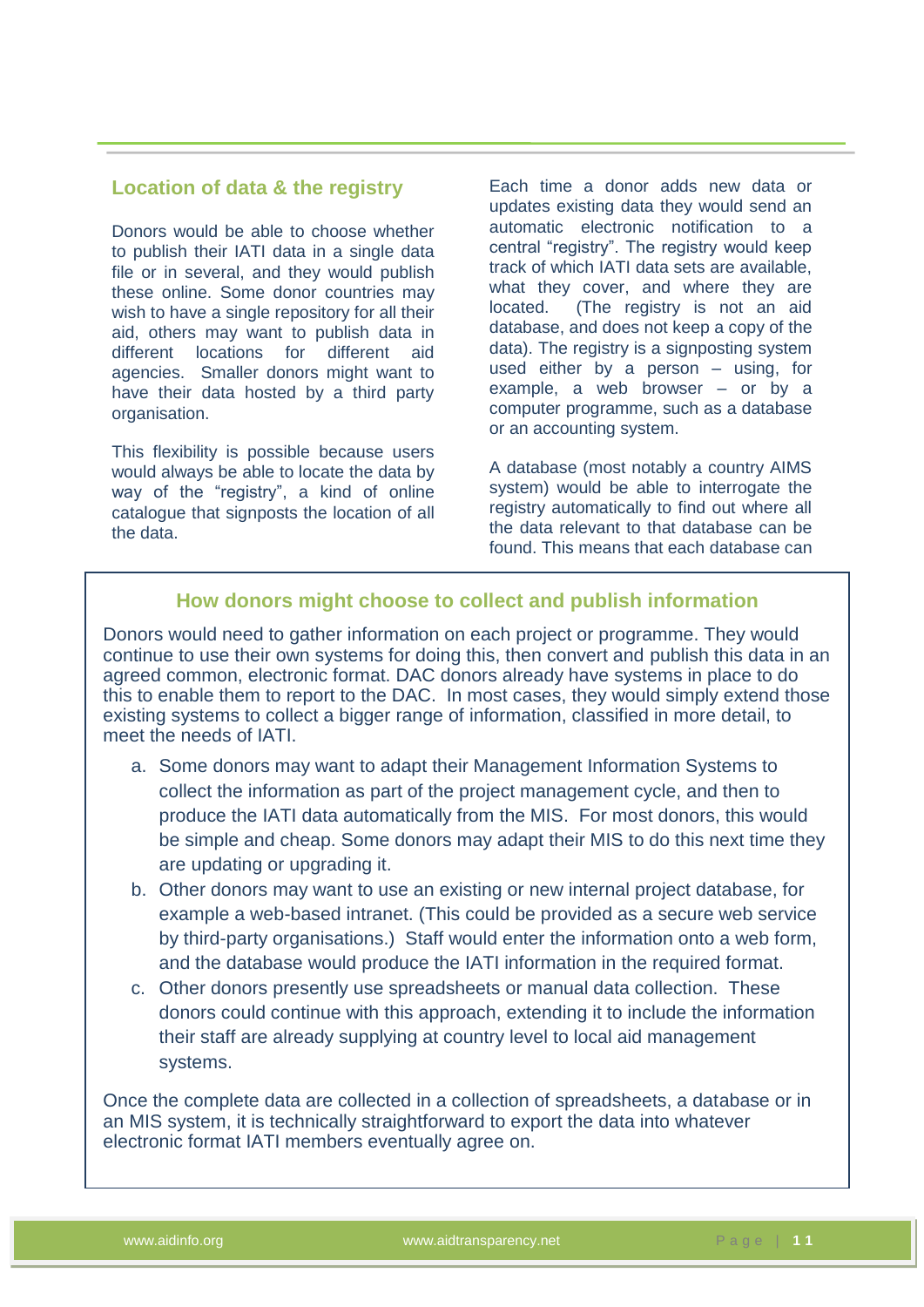update itself automatically, either at regular intervals or whenever a donor notifies the registry that it has published new data.

#### <span id="page-20-0"></span>**Quality and accuracy**

As donors move to become more transparent, it is important that the information they publish is of sufficient quality. There is a direct trade-off with timeliness – information is more useful if is available in good time, especially for aid management purposes, but this reduces the time available for central scrutiny and checking.

Any moves to greater transparency have to balance the need for high quality data with the need to make more information accessible in a timely manner.

The specific features of this IATI proposal for minimising the risks and maintaining quality are:

- mistakes often arise from problems reconciling and aggregating information from many different sources. IATI would, under these proposals, make it much easier to reconcile information;
- projects and programmes would be usually classified and coded at the time by the staff with the most direct experience of those projects;
- organisations often take more care over accuracy of information that is going to be published;
- the adoption of common definitions would reduce the risk of misunderstandings both for users and for those assembling the information.

It is the responsibility of the users themselves to decide whether and how much to use timely but less scrutinised data, depending on their particular purpose. The proposed IATI system will

enable users to see clearly which information has benefited from DAC's additional quality control.

Common classifications require more than a rule book: they require a shared understanding among the people recording the information and the people using it. It will be important that donors invest in training staff and communication to understand what the classifications and definitions mean, and the importance of doing this well. This is particularly true for multilateral agencies, non-DAC donors, NGOS and foundations who do not routinely use all (or in some cases any) of the existing DAC classifications. Rather like financial management, understanding the meanings of the terms used to classify aid information and recognising the importance of accurate reporting will increasingly need to be core competences within donor agencies.

To avoid misunderstanding of the data, and the additional work that this imposes on donor staff, it will also be important for donors to support capacity building for organisations and individuals that use IATI information so that they interpret it accurately and understand its limitations. IATI data will include meta data which describes the source of the data and what it means, and there will be public documentation describing the classifications and their meaning and limitations.

#### <span id="page-20-1"></span>**Costs and savings**

Donors will have to do some things differently as a result of greater transparency irrespective of the system used to implement it, and there will inevitably be costs attached to doing so. The information some donors collect and use internally and provide to partner governments is not intended to be made public. *Any* system which makes this information available to the public will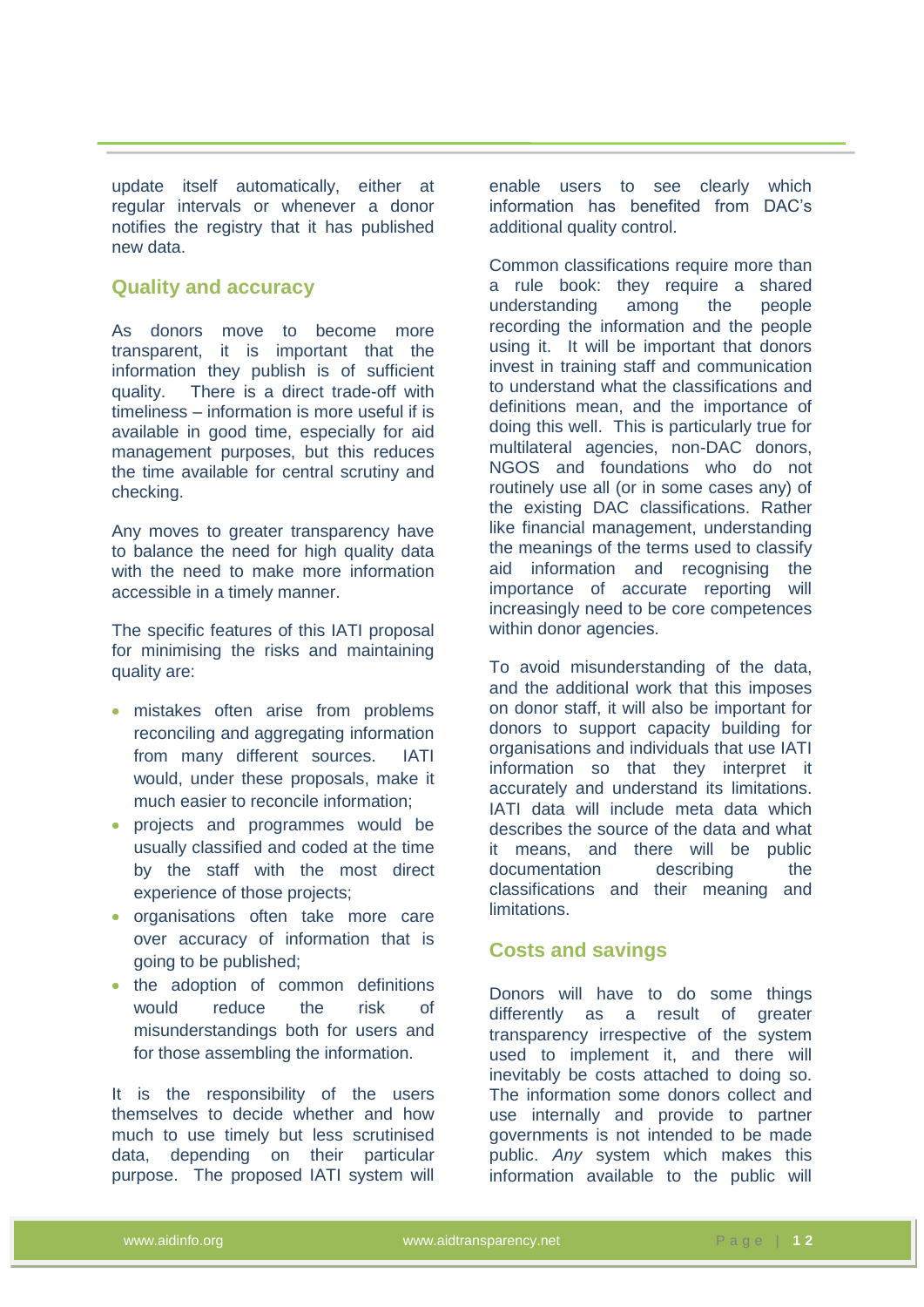mean those donors will have to tighten their processes to make this information suitable for publication. This is an unavoidable result of publishing this additional information, and does not depend on the choice of mechanism for IATI.

IATI will involve some additional, upfront costs for donors, but at the same time, it can help donors to avoid unnecessary administrative costs of collecting information and multiple reporting. This will not only minimise the costs of greater transparency in the future, it will potentially reduce the existing costs of reporting aid information. The possible savings for donors are quite large. Based on a small survey of donor country offices<sup>2</sup> aidinfo estimates that donors currently employ the equivalent of 350 full time staff at country level to provide detailed information about aid to their headquarters for reporting to the DAC, to country AIMS and to answer other information requests about aid. We estimate that routine publication of detailed aid information in an accessible form would substantially reduce this work, saving approximately \$7 million a year for IATI signatories (as a whole) by reducing, though not entirely eliminating, the work involved in duplicate manual reporting of aid information.

Under the IATI proposals, donors would adapt their information systems to collect more detailed information needed about each project and programme and to publish it. The challenges in doing so will be different for different donors, and over the coming months, the TAG will be undertaking further donor fact-finding missions to gain a better understanding of the specific obstacles faced by individual donors, and the support they will need in implementing IATI.

The cost of adapting systems will depend on (a) what kind of IT system the donor is using; (b) the extent to which they are

already collecting the information required; and (c) the details of what the IATI members decide to include within the IATI standard. IATI members have not reached agreement on important features of the IATI system, such as the information that would be collected and published and the electronic format they would use, and these decisions will also have a bearing on the costs.

The TAG has conducted four visits to donors (UK, Netherlands, Germany and World Bank) to understand in more detail what the cost would be of adapting systems to collect information and publish it in a common format. Based on those visits, and following further discussions with technical staff in donor agencies, an independent IT and financial management consultant grouped all the IATI donors into five categories, according to the extent of systems changes they would need to implement IATI. The likely costs of the changes that would be needed was estimated separately for each group, using information provided confidentially by donors about the costs of systems changes in the recent past.

In the case of agencies that already have a MIS system which collects the required information, the cost of publishing the information in whatever IATI format is eventually agreed may be as little as \$100K. In other cases, more work would be needed to adapt systems to collect additional data and publish it. But it appears that even in these cases the overall cost per agency is still likely to be in the order of \$500K. We would stress that these estimates are provisional, but even if the costs of implementing IATI prove to be significantly higher – even double aidinfo's current estimates – they would still be small compared with the significant benefits delivered to both donor agencies and partner countries.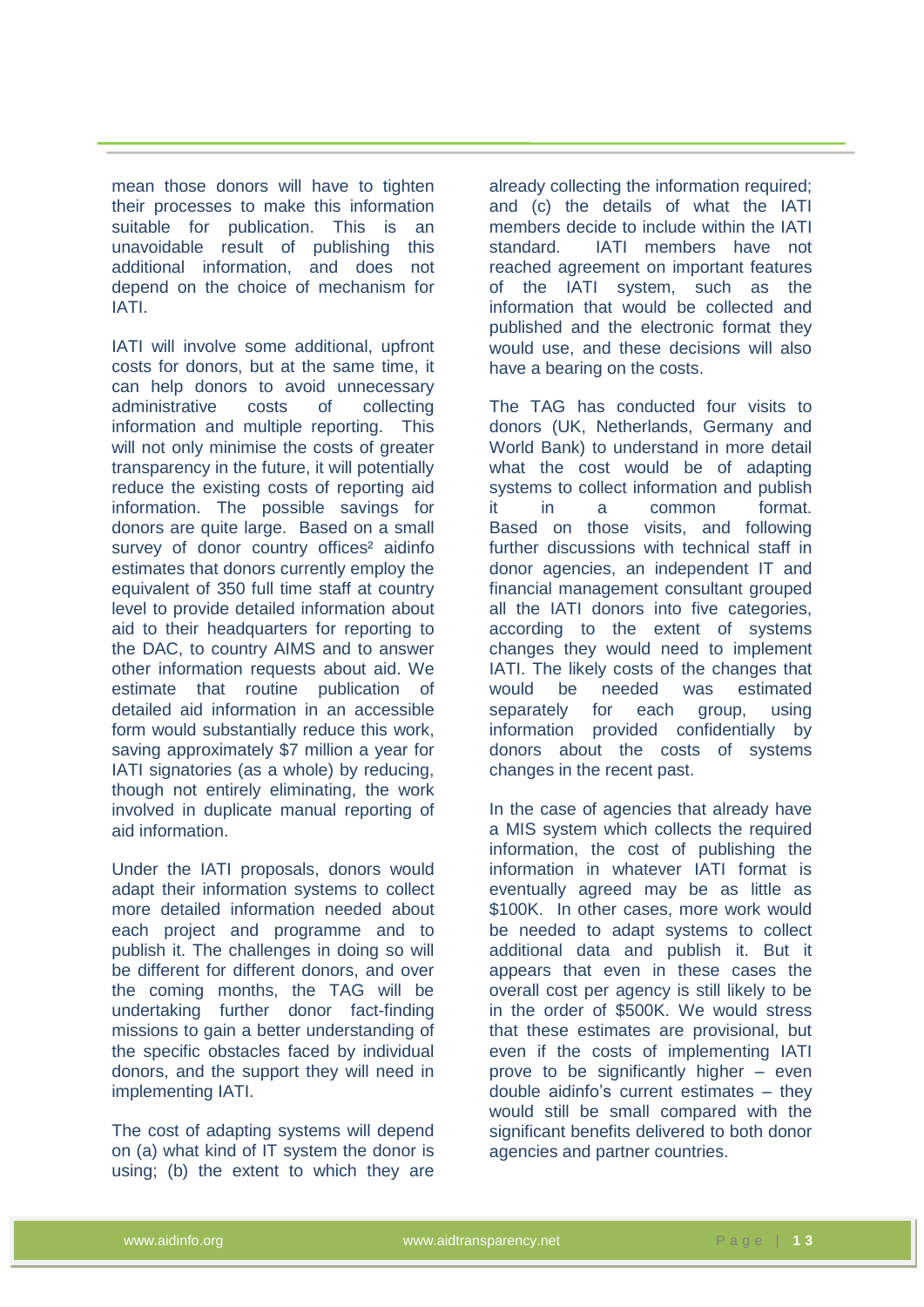As the IATI process moves towards more specific conclusions about the scope of what would be published, and the mechanism for doing so, and before final agreements are reached, donors will want to look in more detail at the cost implications of the emerging proposals to validate these estimates.

These preliminary estimates of implementation costs, and savings by reducing duplicate reporting, imply that the efficiency savings resulting from the IATI proposals would cover the costs of implementing IATI in one or two years.

The evidence also suggests that including additional categories of information in IATI would not substantially increase the implementation costs, but would significantly increase the savings by making it more likely that duplicate reporting would be eliminated. Broader coverage of IATI could therefore be more cost-effective than narrower coverage.

Increased transparency also opens the way to significant improvements in the effectiveness of aid by reducing diversion and capture, reducing unpredictability, improving accountability and service delivery, improving coordination, facilitating research, improving aid allocation and increasing public support for development. The size of these benefits is uncertain. Based on a thorough analysis of existing literature, aidinfo estimates that reduced diversion of funds and increased predictability alone could result in very large improvements in aid effectiveness, perhaps equivalent to an increase in aid of \$1 or \$2 billion a year. These benefits are obviously much larger than any likely cost of implementation.

#### **Notes**

1. For example, the agreed common data format might be an extension of Unified Standard Input Format (USIF) currently used by donors for reporting the DAC; or it might be an XML schema, like International Development Markup Language (IDML), the common format used by AIDA.

2. World Bank, the United Kingdom, Germany and the Netherlands.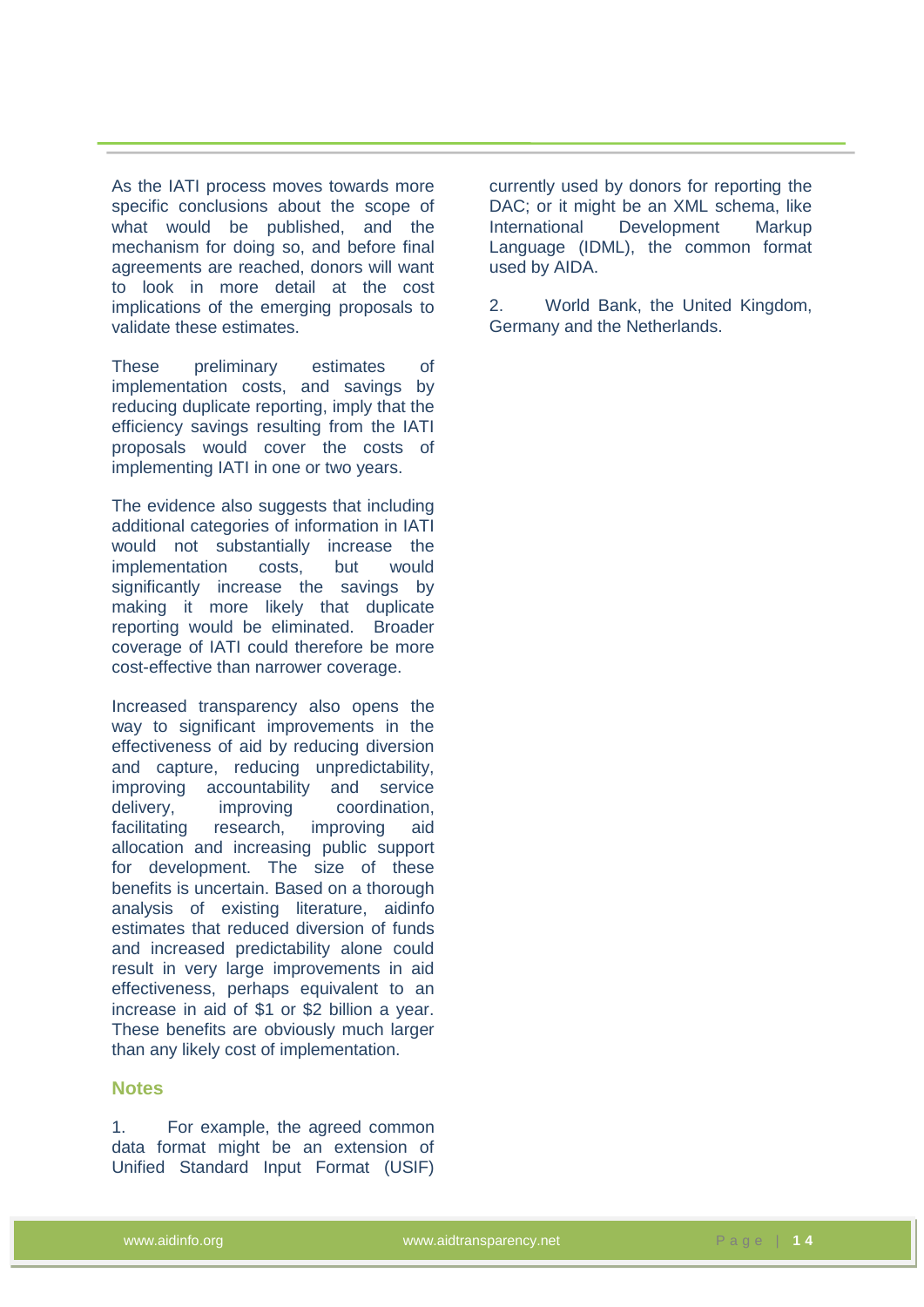#### **IATI & the DAC**

The most comprehensive and authoritative source of aid information is provided by donors to the Development Assistance Committee (DAC) of the OECD. Donors have mandated the DAC to define ODA, and to collect, validate and aggregate data from DAC donors to produce information for comparative purposes including tracking progress in meeting agreed quantitative and qualitative targets on aid.

The information published by the DAC is the result of considerable efforts to define common standards for aid reporting, to build a system for data exchange, and the result of efforts of DAC reporters, members of WP-STAT and DAC staff to ensure that data are comprehensive and accurately reported.

Access to aid information through the DAC has improved as a result of the introduction of a more user-friendly interface to the database, and the introduction of an improved reporting system called CRS++.

IATI aims to support and extend this work. It is clear from the stakeholder consultations that it must not become a parallel reporting initiative. IATI would mean that donors place in the public domain the information that they provide to the DAC in a more timely manner, supplemented by extra information which is not published by the DAC (much of which donors are currently providing elsewhere). This approach supports reporting to the DAC without duplicating it, and adds value in a number of ways:

- More information would be gathered and placed in the public domain than is currently reported to the DAC. The information would go beyond official aid statistics to include both qualitative and quantitative information needed for planning, coordination and accountability at country level.
	- The information would be available more quickly than it is through the DAC, having been through internal quality control within donor agencies but without the benefit of prior scrutiny by DAC staff.
- The information that is presently reported by donors to the DAC and to other systems would be publicly available in a consistent and coherent form, so reducing the burden on users to reconcile information from multiple data sources.
- IATI has the scope to cover a wider range of donors than the DAC, including, over time, non-DAC official donors, foundations and NGOs. (It should be noted that some of these are beginning to report to the DAC).
	- The IATI data would be more easily accessible to third parties, enabling a wide range of information intermediaries to use the data to provide services tailored to users' needs.

Because the data published by donors under IATI includes the project and programme information that they would report to the DAC, this would not require an additional parallel process within donor agencies. Donors would be able to use this information to compile their subsequent reports to the DAC.

This process would add value to the DAC reporting itself. There would be more political and managerial focus within donor agencies on the need to collect and publish information about aid programmes, which would increase the resources for, and the quality and timeliness of, reporting by donor staff. Over time, more development agencies would have better systems for collecting and publishing information about their activities using common definitions and data formats, simplifying DAC reporters' task of collating information for submission to the DAC. Because data would routinely be published, there would be stronger pressure within donor agencies to gather and record accurate information.

 $\mathcal{L}$  statistics, assembled with more elaborate systems of  $\mathcal{L}$  and  $\mathcal{L}$  consistency and  $\mathcal{L}$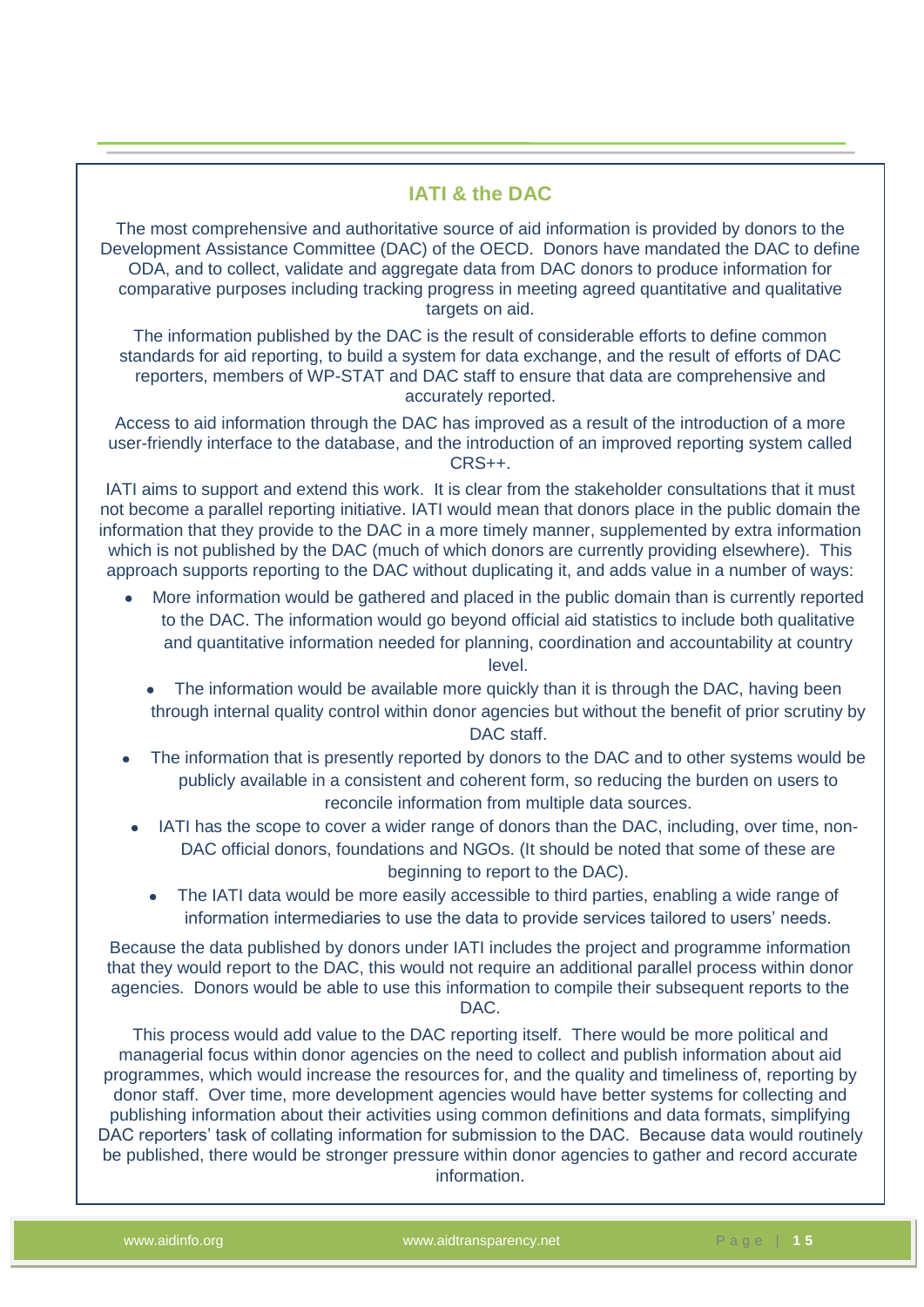## **Chapter Four: Developing Countries**

<span id="page-24-0"></span>Developing countries would not have to make any changes to their systems in the light of the introduction of the proposed system; in practice, however, they may want to take advantage of IATI to automate the collection of information for their country AIMS and for other information needs, as soon as this has been fully developed and tested. Cost and capacity issues resulting from this will need to be further discussed and addressed by members as IATI moves towards implementation.

Developing country partners would benefit directly from the publication by donors of data that are more complete, more comprehensive, more timely and more accurate than the information they receive from donors today. IATI would strengthen and support reporting to AIMS and to other developing country systems.

IATI would improve information in developing countries because:

- donors would make a stronger and more accountable commitment to provide comprehensive data and information;
- donors would put in place more systematic mechanisms to collect, structure and publish information needed by developing country governments;
- data provided by donors would also be publicly available at the same time, resulting in stronger internal pressures to improve quality of the data;
- because the information would be public, civil society would be able to hold donors to account so increasing donors' incentives to report comprehensively and accurately;
- publication of a common dataset to serve as the basis of all reporting by donors would reduce inconsistencies, double counting and missing data, and make it possible to reconcile data from a variety of sources.

The IATI information datasets would contain all the information, suitably classified, needed for local AIMS. **Developing countries would not have to change their AIMS or budget classifications at all.**

Once the donors have published information in the IATI format, it should be straightforward to automate the exchange of data into the country AIMS, if partner countries wish to do so. Alternatively, they could continue to receive data as they do now. One of the main suppliers of country AIMS estimates that, once the system for doing so has been fully developed and tested, the cost of adapting an AIMS system to collect information automatically from IATI data will be relatively low. (Once information is in a single format and suitably structured, it is cheap and easy to transfer it into a database).

The automatic exchange of information between donors and developing country governments will be tested through IATI pilots in 2010.

Line ministries in developing countries need more detailed information about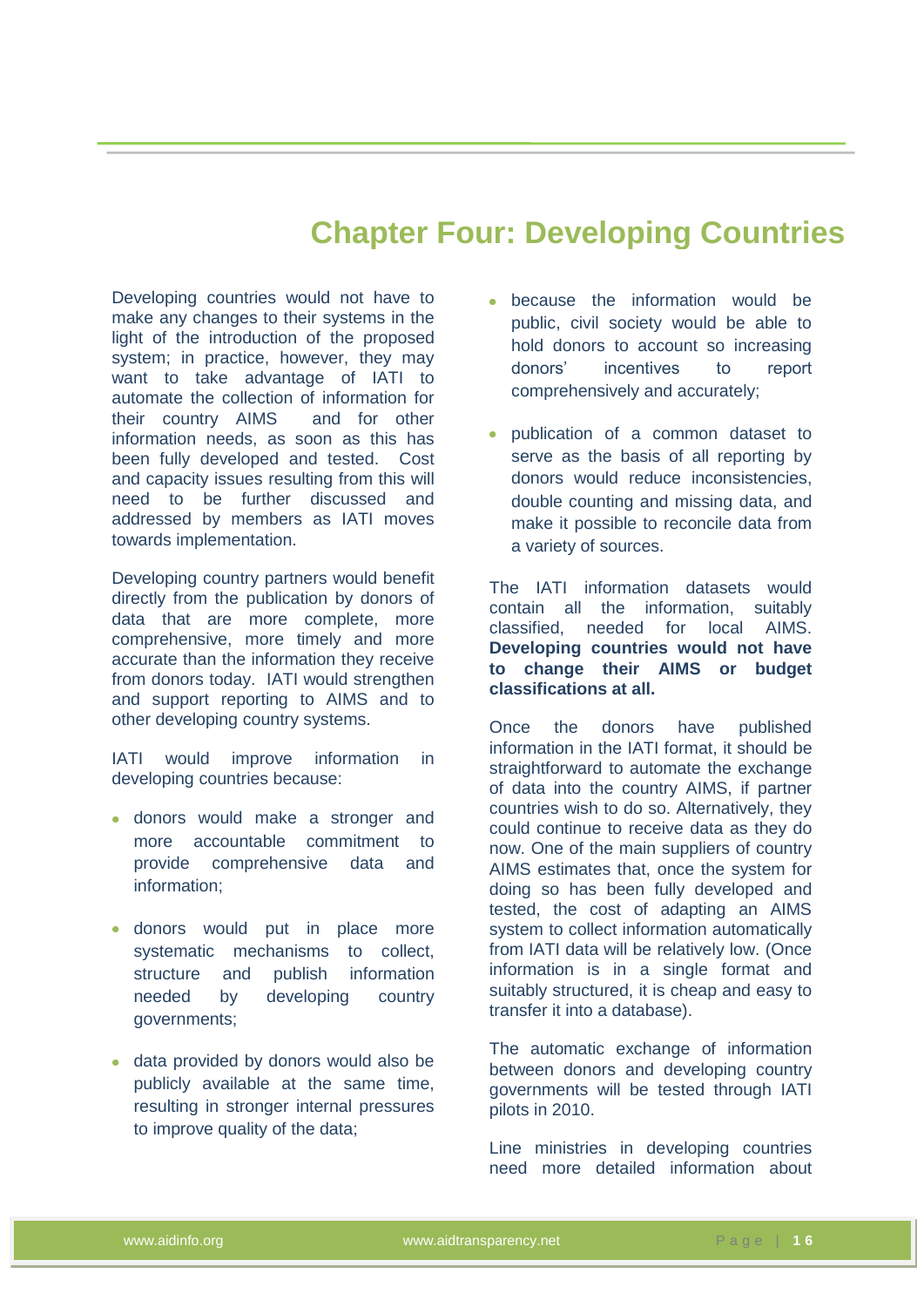donor activities in their sector than they can get from the AIMS. Donors who have supplied information to the AIMS are understandably reluctant to engage in a separate exercise to report this additional information.

Under the IATI proposals, donors would publish detailed information, from which the finance or planning ministry would be able to draw the high level data needed for the AIMS system, which is at the heart of their fiscal planning and management. Line ministries would be able to access the more detailed information that they need for the purposes of sector planning and monitoring. In this way the information used by line ministries would be narrower but more detailed than the information held in the AIMS. This means that the information used by the line ministry would be consistent and reconcilable with the information used by the finance ministry. At the same time, the donors would have fewer reporting obligations. This is an example of how "publish once, use often" is an advantage for both donors and developing country partners.

To the extent that more extensive, timely and detailed information about aid would be publicly available under IATI than now, this would increase accountability pressures on developing countries as well as on donors. This increased accountability is in line with the principles agreed at Accra of country, not just government, ownership of the aid relationship.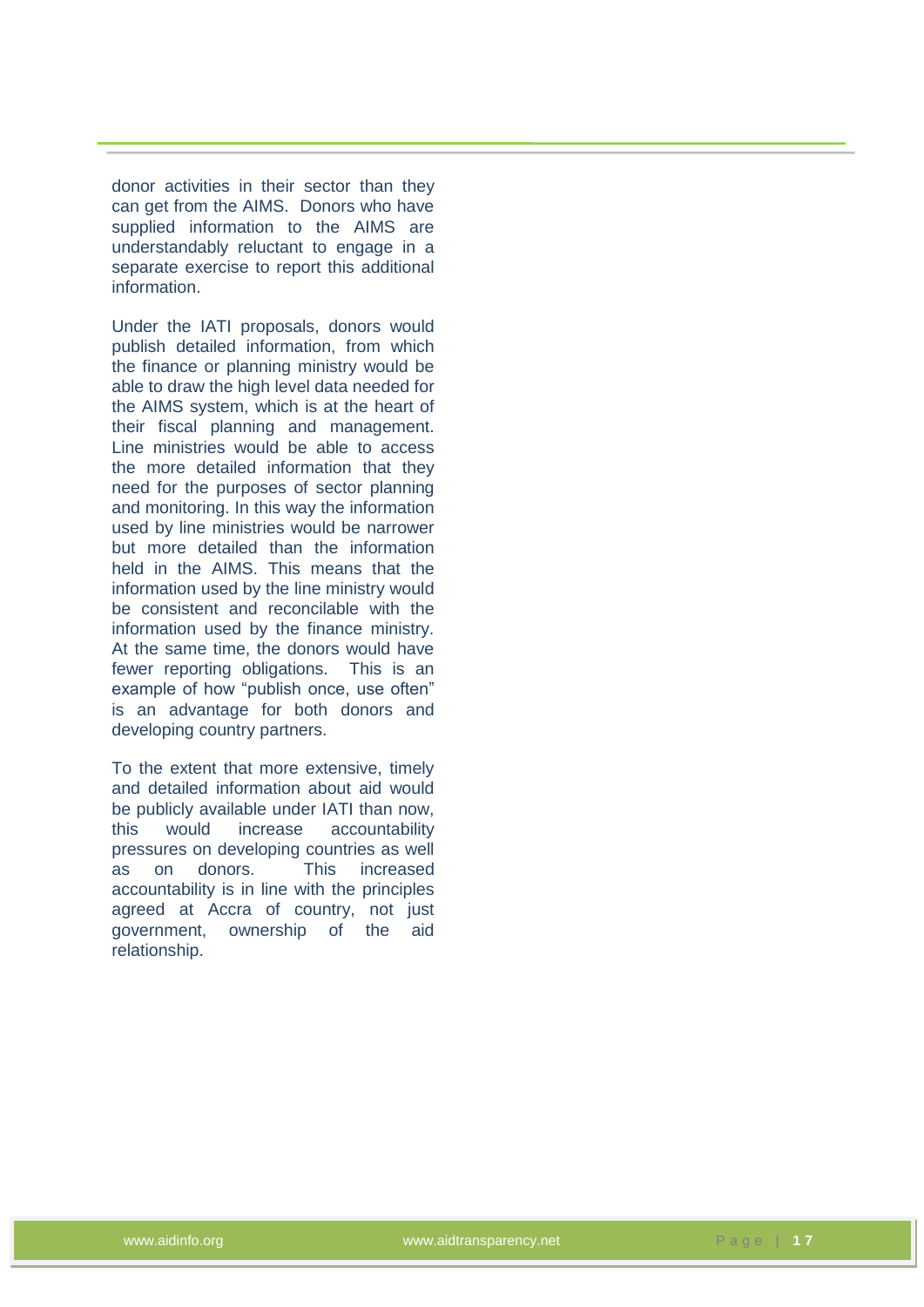### **Chapter Five: Citizens and Parliaments**

<span id="page-26-0"></span>The Accra Agenda for Action is clear that country ownership means more than just government ownership. Parliaments, civil society, the media and citizens also have an important role to play in the accountability of their own governments, service providers, international NGOs and donors. Access to information about aid is pre-requisite for being able to play this role effectively.

The information needs of citizens and members of parliament are not likely to be met directly by databases run by governments, donors, or international organisations. Those organisations do not have the capacity, incentives, or customer focus needed to enable them to make

information easy to access and simple to use.

These stakeholders are often primarily interested in the overall resources flowing to a particular sub-national administration or available for a particular topic, and rather less interested in the individual activities of a single donor or even the sum of all aid agencies taken together. They want aid information, but mainly to enable them to combine it with information from other sources and about other kinds of resources. They also want access to documents, as well as data.

Under the arrangements proposed here, citizens and parliamentarians are not likely to access directly the raw data and

Welcome, **Minister of health &** Thursday 1 July 2010 at 09:13am



Ministry of Health: Aid management portal

#### **Figure 4: Example of Aid Management Portal**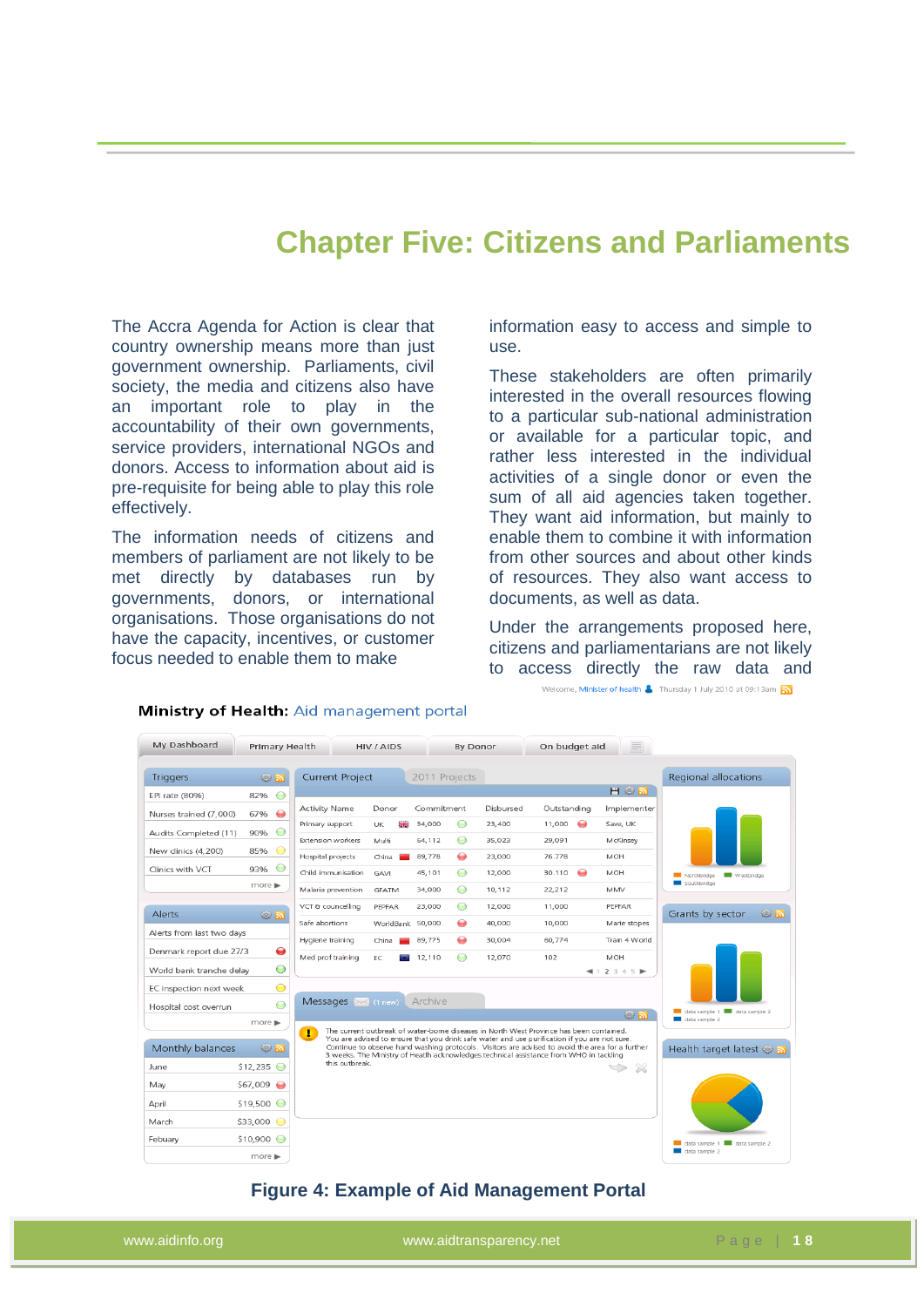documents provided by donors, though they could if they wished. Instead they would be more likely to access information through third party intermediaries.

These intermediaries, discussed in the next chapter, might be public sector, private sector or non-profit organisations. The publication of data online in a common format would enable such organisations to access and use information at very little set-up cost. There would be at least some services attempting to aggregate all aid information in one place in a user-friendly way, but many citizens are more likely to want to use niche services, providing information about a particular topic, because such a service would be more tailored to their interests and easy for them to use.

In many cases these intermediary services would bring together information about aid with other kinds of information (for example, about poverty levels or disease rates) to serve the particular interests of their users [see Figure 4 for an example].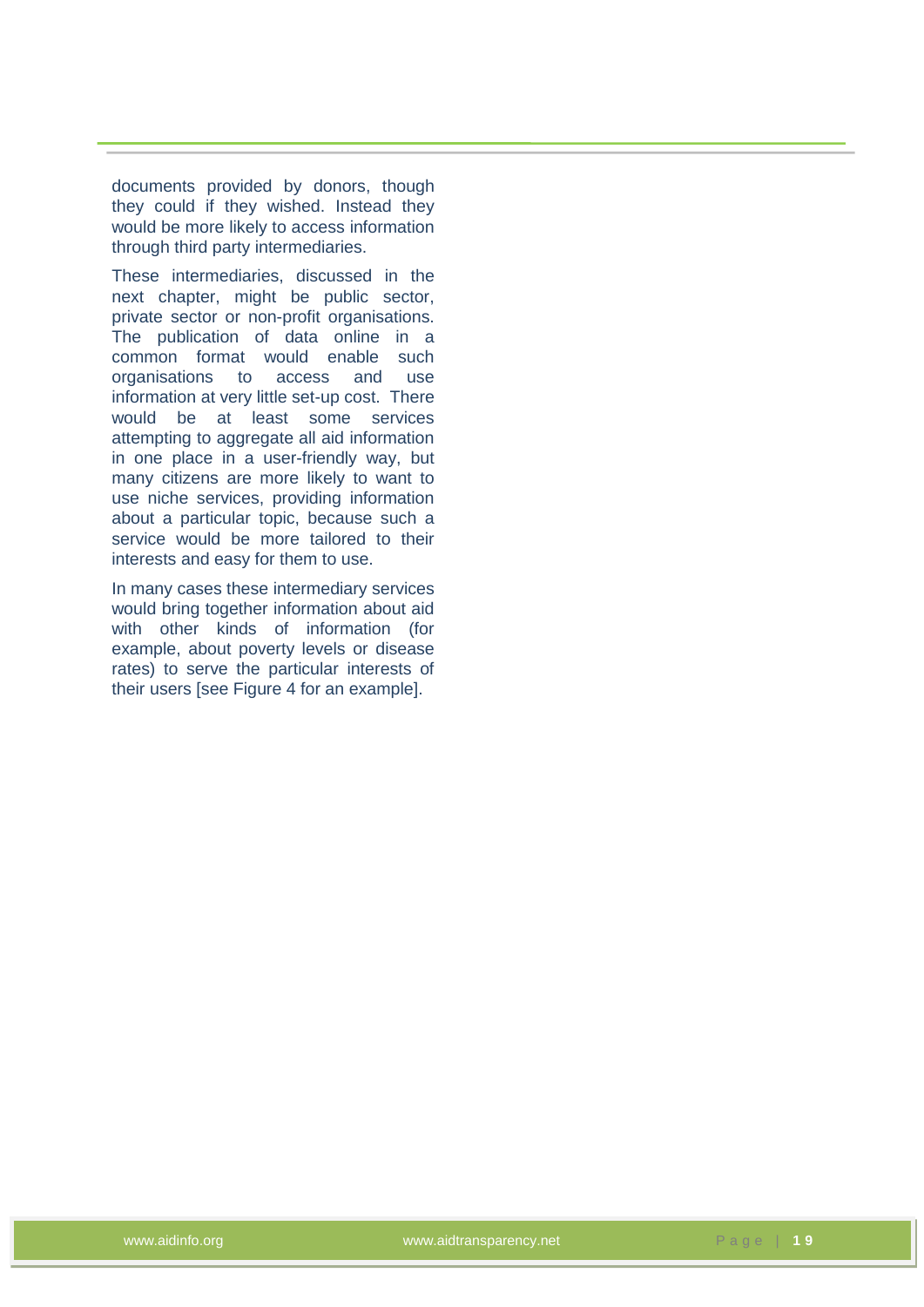## **Chapter Six: Information Intermediaries**

<span id="page-28-0"></span>The publication of information online in a common format would open up aid information to a wide variety of information intermediaries ("infomediaries"). These proposals would make it possible for infomediaries to access, combine and reuse aid data published by donors.

IATI would dramatically reduce the barriers to entry for such infomediaries. Once the information is online in a common format, and can be found by way of the registry, it is technically very easy to develop a website or database that uses the data in new and interesting ways.

Intermediaries would use the IATI registry to get the location of the data they are interested in (for example, all data about Kenya, or all data about HIV or education). They would then be able to assemble the data automatically into a combined dataset. They would also be able to access meta-data which explains what the data mean.

The information would be free, and there would be an explicit licence giving certainty to infomediaries that they are legally allowed to republish it.

The agreement of internationally agreed definitions and classifications would reduce the risk of misunderstandings about what the data actually mean. IATI members should invest more in training CSOs, parliamentarians and citizens to use the existing sources of aid information, and helping them to use the information accurately and effectively. IATI should also be accompanied by extensive documentation, capacity building and information to educate users about the meaning and limitations of the data.

This approach would enable infomediaries to juxtapose aid information against other information such as government spending, disease burdens or geography. The services may be in local languages, and not all would be internet-based. Some, for example, may provide information through mobile phones, local radio stations or posters for local communities.

It is likely that some donors would want to provide funding and technical assistance to organisations to help them to establish and operate these services.

For some purposes, some infomediaries would want to use only data that has the status of official statistics (for example, information that has had a seal of approval from the OECD DAC).

If the OECD DAC publishes data listing the information they have verified, this could be read alongside the IATI data published by donors. In this way, intermediaries would be able to distinguish the data which has benefited from DAC scrutiny, or indeed to restrict themselves to this data if they wish.

Unlocking information and reducing barriers to entry so that information can be used by a wide range of intermediaries is one of the most powerful ways that donors can make aid information more accessible to people in developing countries as well as to citizens of donor nations. The success of IATI will be greatly dependent on whether the information is produced in a sufficiently easy to access way to make it possible for these organisations to develop new and innovative services.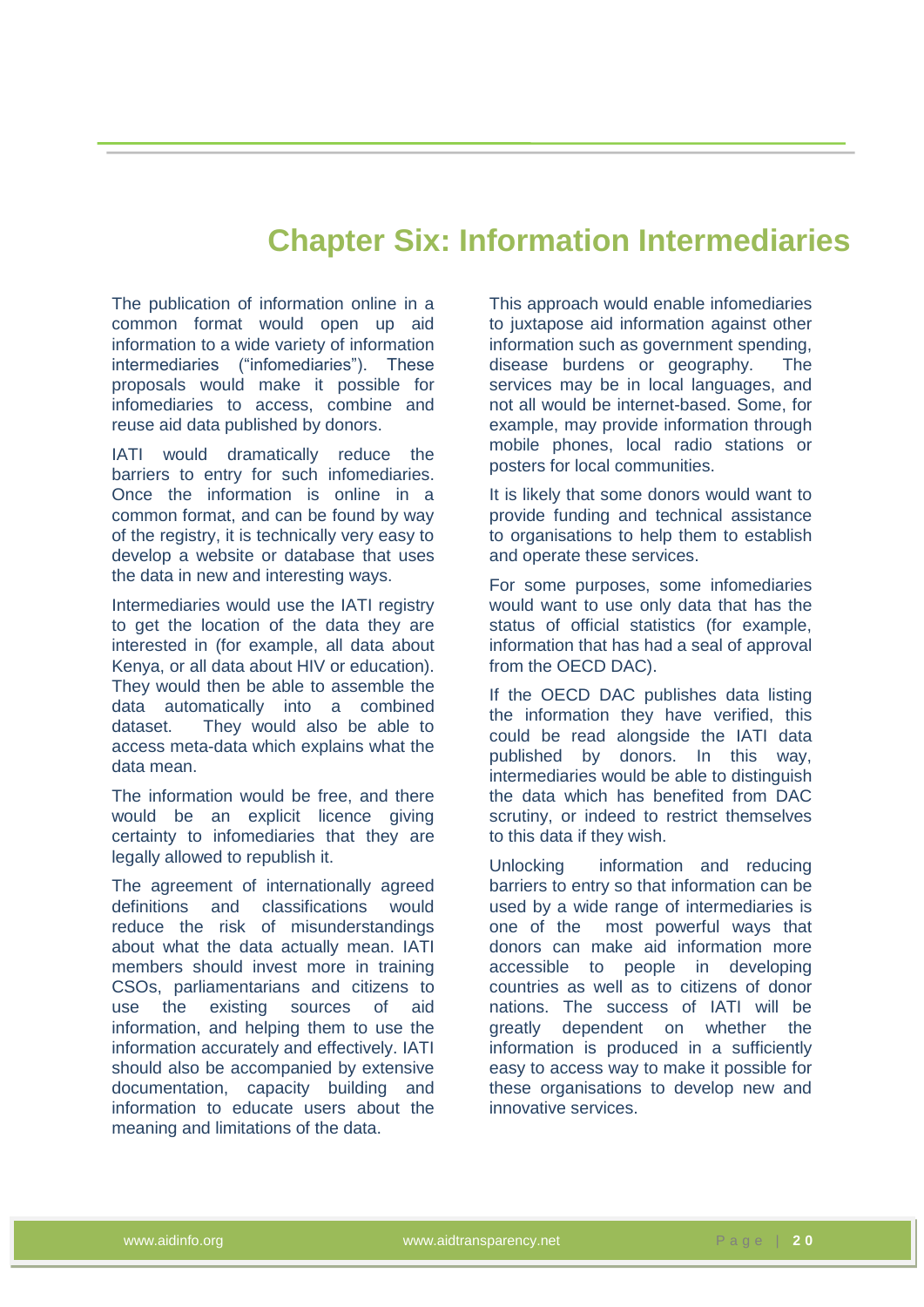## **Chapter Seven: Conclusions**

#### <span id="page-29-1"></span><span id="page-29-0"></span>**A vision of aid transparency**

The proposed combination of comprehensive information published in common, open formats, located through a registry, would add huge value to the information being published by donors. Users would be able to access information of particular interest to them, in a format that is useful to them, without having to trawl round all the donor websites individually.

This would open up the information to a wider range of users and democratise access to information through services, such as mobile phones or Google. The information could be shared electronically, gathered and presented to users in ways that meet their particular needs.

An everyday example of this kind of process is the way that information about the weather is gathered from a variety of different sources, aggregated by specialist organisations, and presented to users through a variety of different media (see diagram below).

In Senegal, the weather forecast is read out to the fishermen as they set sail each morning, broadcast over loudspeakers



strung up along the coast. The reader gets the information from Yahoo, which in turn has pulled the information from a variety of government sources.

Once aid information is widely available in a common format, a whole series of new applications could be developed. These might include:

- a portal for information on a particular topic – such as **tropical diseases** – which brings together information about the challenges, the investments that are being made by the public and the private sectors, including financed by aid, and the impact that this is having.
- An **information source for parliamentarians** in a particular country, bringing together information about all the aid coming into the country, that can then be juxtaposed to information about revenues from extractive industries, climate change funds, and the government's own revenues and expenditures, in order to improve parliamentary scrutiny.
- A platform which publishes information about all the **HIV/AIDS services** in a particular area, which enables providers to add specific details about their services, together with maps and photographs, which enables users of those services to provide feedback about their experiences, all linked back to the original funders. These services could gather information by SMS or word of mouth, and share information through the media and community groups.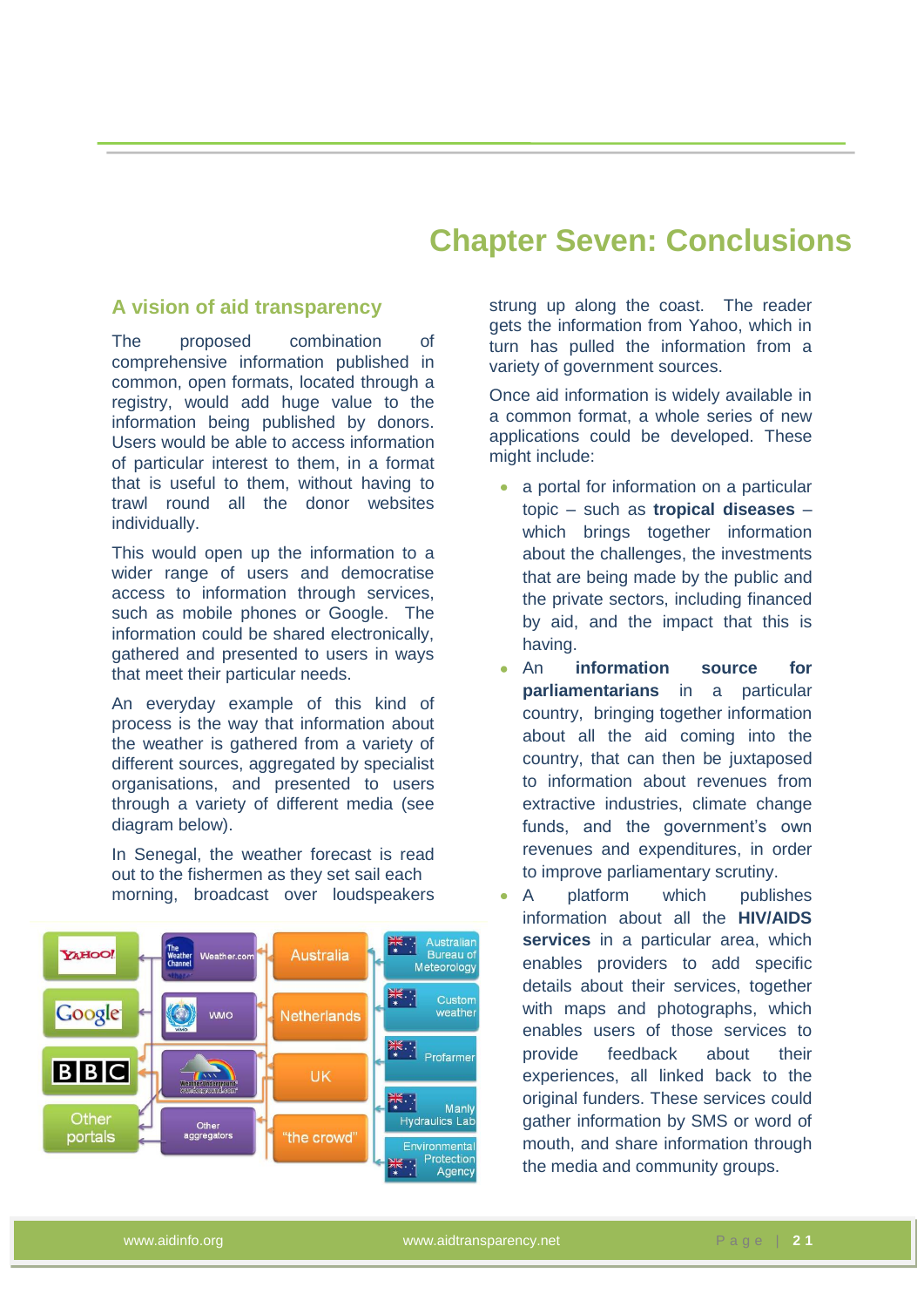- $\bullet$ The development of **accounting and financial management systems** for public services in developing countries which gather information about aid projects directly from the IATI information published by donors, enabling public servants to see the expected future provision of aid for public services and how public services complement other aid projects.
- The development of **donor-specific**   $\bullet$ **websites**, to enable taxpayers, whose money finances aid, to track what has happened to their money.

The purpose of aid, and of aid transparency, is to accelerate the reduction of poverty. IATI would open the way to innovative uses of new technologies to increase accountability, reduce transaction costs, improve performance and make aid more effective. It is a critical step towards *government of the people, by the people, for the people*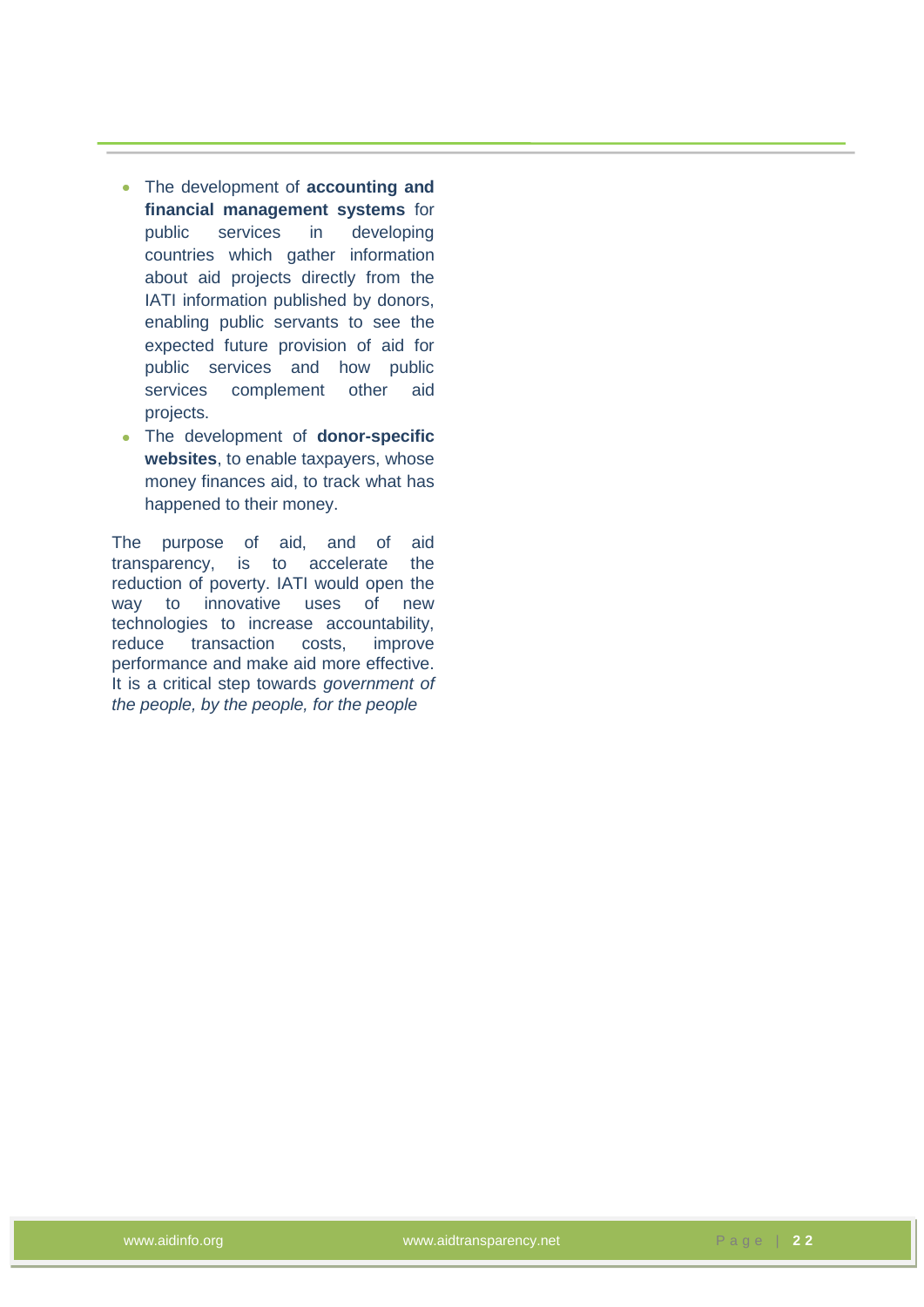## **Appendix One: Other Options**

<span id="page-31-0"></span>This appendix considers the advantages and disadvantages of other possible ways to make aid more transparent. These are not necessarily mutually exclusive.

Four options are considered in turn:

- a. Donors agree to improve their reporting to country level AIMS;
- b. Donors agree to improve their reporting to the Development Assistance Committee Creditor Reporting System (DAC CRS);
- c. Donors agree to put more data about aid on their websites;
- d. Donors create a single large database containing all aid data.

As set out below, while the first three options all offer added value, aidinfo believes that none of these options on their own would achieve the goals of IATI; pursuing all three independently would move closer to these goals, but at disproportionate cost to donors; whereas the "publish once, use often" proposal in this paper would enable all three of these options to be easily implemented.

#### <span id="page-31-1"></span>**A: Improved reporting to AIMS**

There are many things donors can and should do to improve reporting to AIMS. But this alone would not meet all IATI objectives:

because no single database can meet the needs of all users of aid information. Improving the information flowing to the AIMS would be of value to the users of that database, but would not meet the needs of other users (for example, line ministries);

- this would not increase the information available to the wider community, unless all AIMS were made public
- it would not increase the accountability of donors for meeting their transparency commitments, since there would be no way to monitor what had been reported;
- it would not make it easy for third-party organisations to develop services targeted to, and accessible by, particular users;
- it would not reduce duplicate reporting; pressure would continue to increase for donors to provide additional information to a variety of other services.

#### <span id="page-31-2"></span>**B: Improved reporting to the DAC CRS**

This option has the advantage of expanding an existing system for standardised reporting of aid data. It does not require the establishment of new systems or processes.

The main disadvantages of this are:

- the DAC deals primarily with statistical data, not with some of the wider aid information that users want;
- the DAC databases are designed to facilitate information exchange about past aid flows and to serve the needs of donor for comparable information, rather than the needs of people in developing countries; it is not part of their mandate, organisation or culture to provide information for day-to-day aid management in developing countries;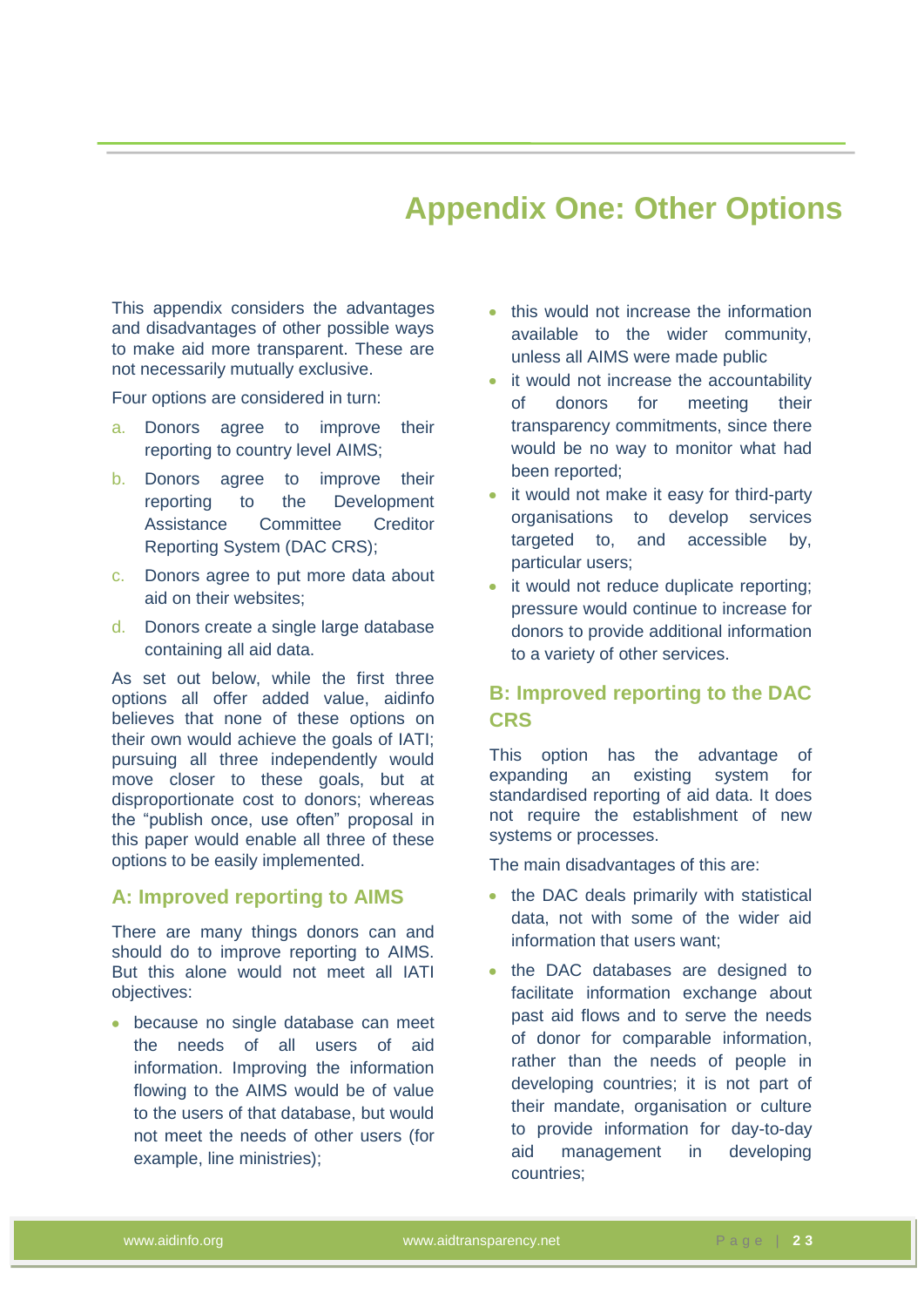- it is clear from the consultations that it is a high priority for developing countries to have information not just from DAC donors but also from non-DAC official donors, foundations, NGOs and others; it is hoped that the IATI approach will spread to a wider number of donors and development actors;
- despite recent improvements in the user interface, the DAC databases are still complex to access for a wide variety of users; inevitably, governments and international organisations cannot provide the resources and incentives to provide a wide range of user-oriented services;
- uniform DAC definitions would not meet the specific needs of in-country AIMS; this information would have to be reported separately as now, so the problems of duplicate reporting would continue to grow;
- the DAC process is designed to provide complete official statistics, not to provide timely management information for coordination and planning. The systems and culture would need to be significantly changed to meet the objectives of IATI, since many donors would struggle to provide more timely data from their central statistical reporting systems.

#### <span id="page-32-0"></span>**C: Improved publication of data on donor websites**

Another option is for donors to publish more information on their websites independently, without agreeing common formats or setting up a registry.

This option has the advantage of simplicity for donors. Publication on websites would concentrate the minds of donors on improving data collection and reporting,

which would have benefits for other data users.

The main disadvantages of this websiteonly approach are:

- information would be published in many different formats, making comparisons between donors difficult, and users would have to locate many different websites independently, without the help of a central catalogue or registry;
- this does not make it easier to provide information to country level AIMS;
- most users of aid information do not want donor-specific information; they want information about all aid provided for specific countries, regions or sectors; providing information just in separate donor databases does not make it possible to aggregate information across donors;
- donor databases are not easy to access and use; governments do not have the resources or the incentive to meet the needs of a wide variety of users.

#### <span id="page-32-1"></span>**D: Create a single large new database**

The main disadvantages of building a big new database are:

- it would require an organisation and staff to design, build and manage such a database; to investigate user requirements; to verify data and maintain the systems;
- one database would not meet the needs of all users; there would be no competition among different services to meet the needs of users;
- it would add to multiple reporting requirements on donors;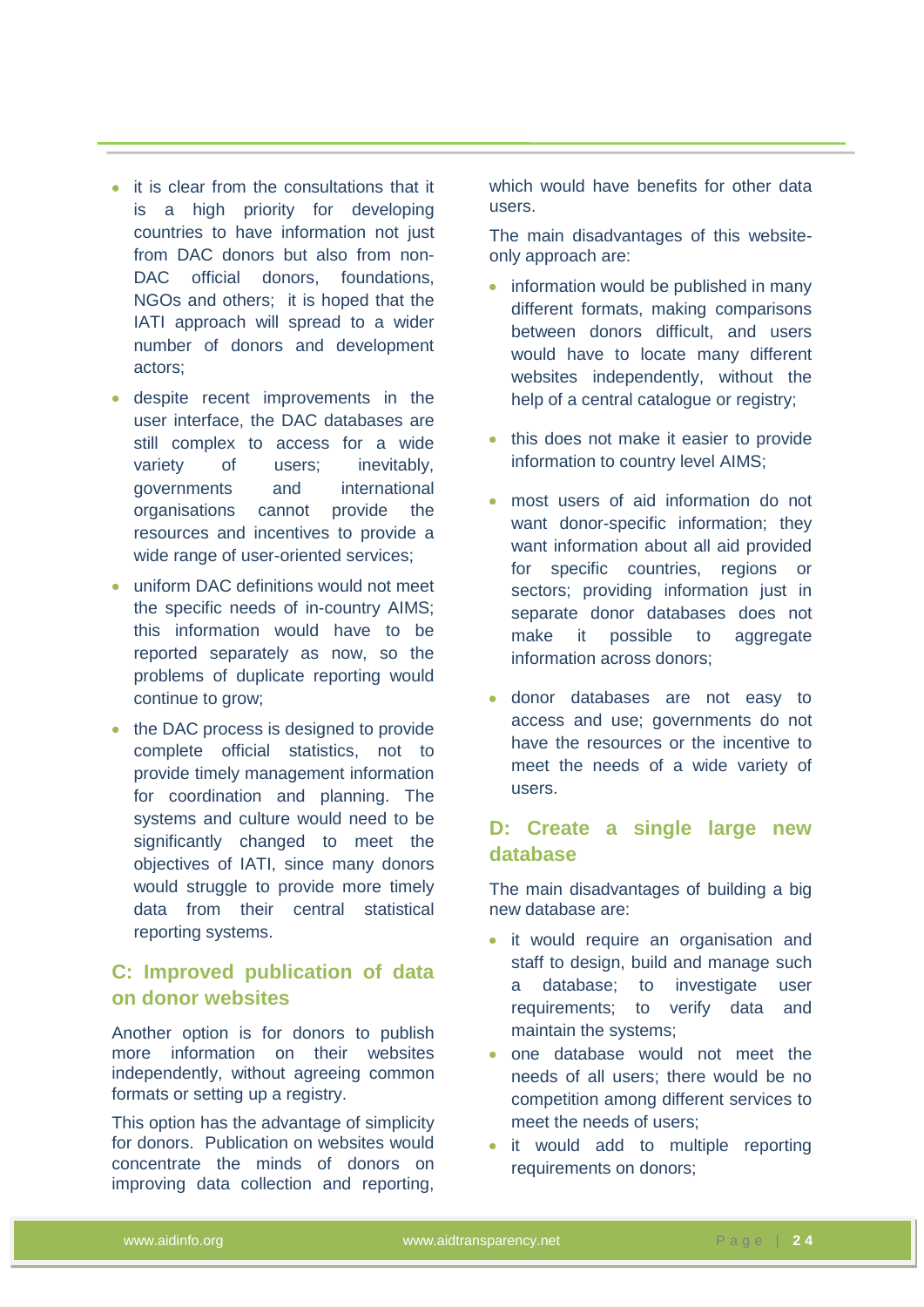• the IATI publication system set out here enables third parties to build a big global aggregator database if they want (for example, the Development Gateway Foundation is working on a universal database); so users wanting a single database containing all aid data would be able to find one which would be more comprehensive than, but consistent with, the DAC database.

#### <span id="page-33-0"></span>**Summary of options**

Each of these options is worthwhile, but none would meet the objectives of IATI set out in Chapter One. The table on the following page assesses each option.

The proposed system of proactive collection and publication of comprehensive data in a common format to meet multiple reporting needs would enable donors to achieve all of these four options simultaneously: they could improve reporting to AIMS, improve reporting to the DAC, enable the construction of a single aid data repository; and publish more and better data on their own websites.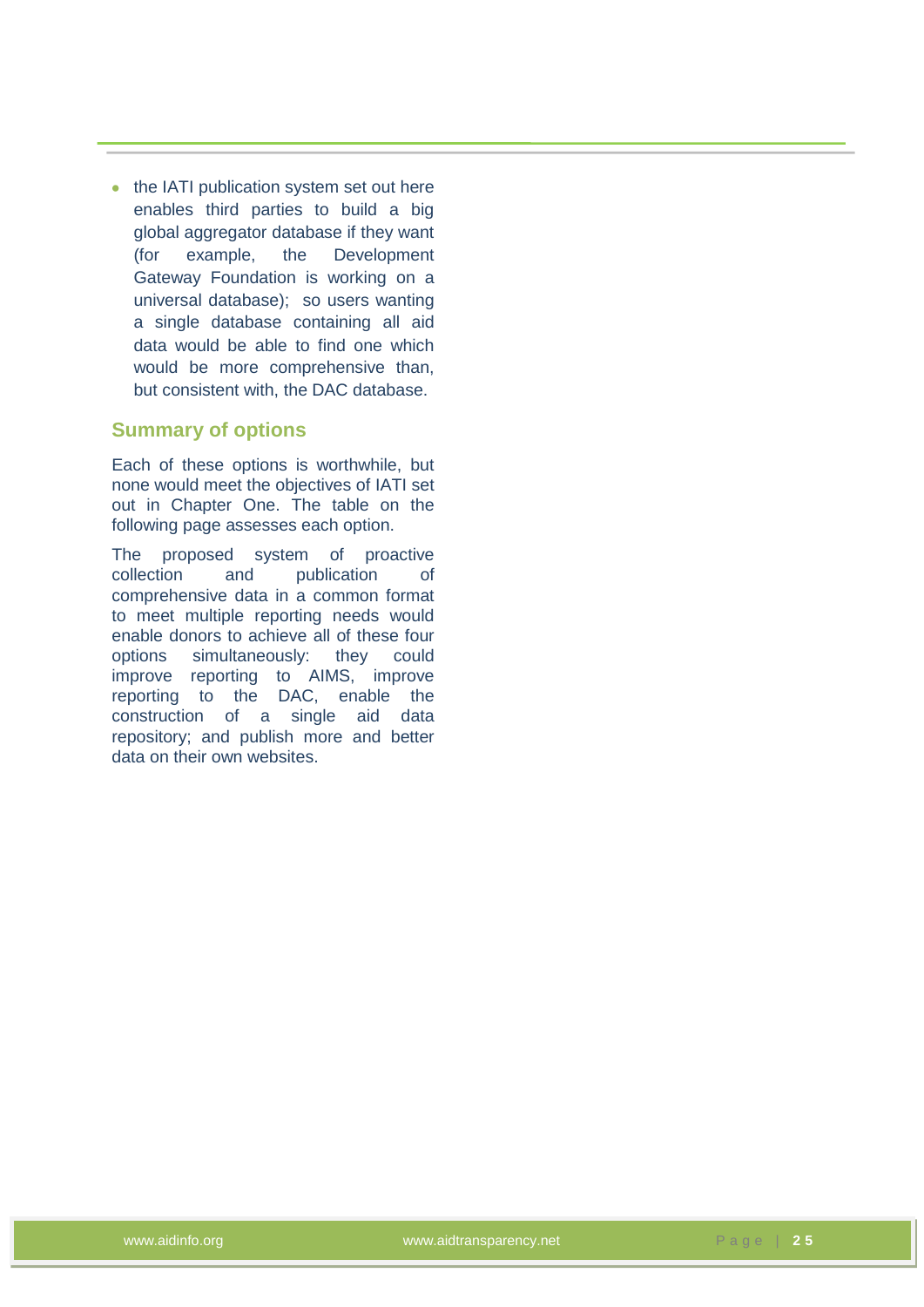|                                                                                      | <b>Improved</b><br>reporting to<br><b>AIMS</b> | <b>Improved</b><br>reporting to<br>DAC / CRS | <b>More aid</b><br>data on<br>websites | <b>Create</b><br>single large<br>database | <b>Publish</b><br>information<br>in a<br>common<br>format<br>(IATI<br>proposal) |
|--------------------------------------------------------------------------------------|------------------------------------------------|----------------------------------------------|----------------------------------------|-------------------------------------------|---------------------------------------------------------------------------------|
| <b>Meets needs of</b><br><b>AIMS, local</b><br>definitions and<br>classifications    | <b>YES</b>                                     | <b>NO</b>                                    | <b>NO</b>                              | <b>POSSIBLY</b>                           | <b>YES</b>                                                                      |
| Uses - and adds to<br>- CRS standards<br>and reporting                               | <b>NO</b>                                      | <b>YES</b>                                   | <b>NO</b>                              | <b>POSSIBLY</b>                           | <b>YES</b>                                                                      |
| <b>Accessible to</b><br><b>CSOs, parliament</b><br>and others                        | <b>NO</b>                                      | <b>POSSIBLY</b>                              | <b>NO</b>                              | <b>YES</b>                                | <b>YES</b>                                                                      |
| Accurate, easy to<br>distinguish what<br>has been verified                           | <b>NO</b>                                      | <b>YES</b>                                   | <b>PARTIALLY</b>                       | <b>NO</b>                                 | <b>YES</b>                                                                      |
| <b>Includes non-DAC</b><br>donors, NGOs,<br>foundations                              | <b>POSSIBLY</b>                                | <b>PARTIALLY</b>                             | <b>POSSIBLY</b>                        | <b>POSSIBLY</b>                           | <b>PARTIALLY</b>                                                                |
| Easy to reconcile,<br>compare, reuse,<br>mix with other<br>sources of<br>information | <b>NO</b>                                      | <b>NO</b>                                    | <b>NO</b>                              | <b>NO</b>                                 | <b>YES</b>                                                                      |
| <b>Free and legally</b><br>open                                                      | <b>NO</b>                                      | <b>POSSIBLY</b>                              | <b>POSSIBLY</b>                        | <b>NO</b>                                 | <b>YES</b>                                                                      |
| <b>Reduce duplicate</b><br>reporting                                                 | <b>NO</b>                                      | <b>NO</b>                                    | <b>NO</b>                              | <b>NO</b>                                 | <b>YES</b>                                                                      |
| <b>Reduces barriers</b><br>to third party<br><b>intermediaries</b>                   | <b>NO</b>                                      | <b>NO</b>                                    | <b>POSSIBLY</b>                        | <b>NO</b>                                 | <b>YES</b>                                                                      |
| Timely, detailed,<br>forward looking,<br>comprehensive                               | <b>POSSIBLY</b>                                | <b>NO</b>                                    | <b>POSSIBLY</b>                        | <b>POSSIBLY</b>                           | <b>YES</b>                                                                      |